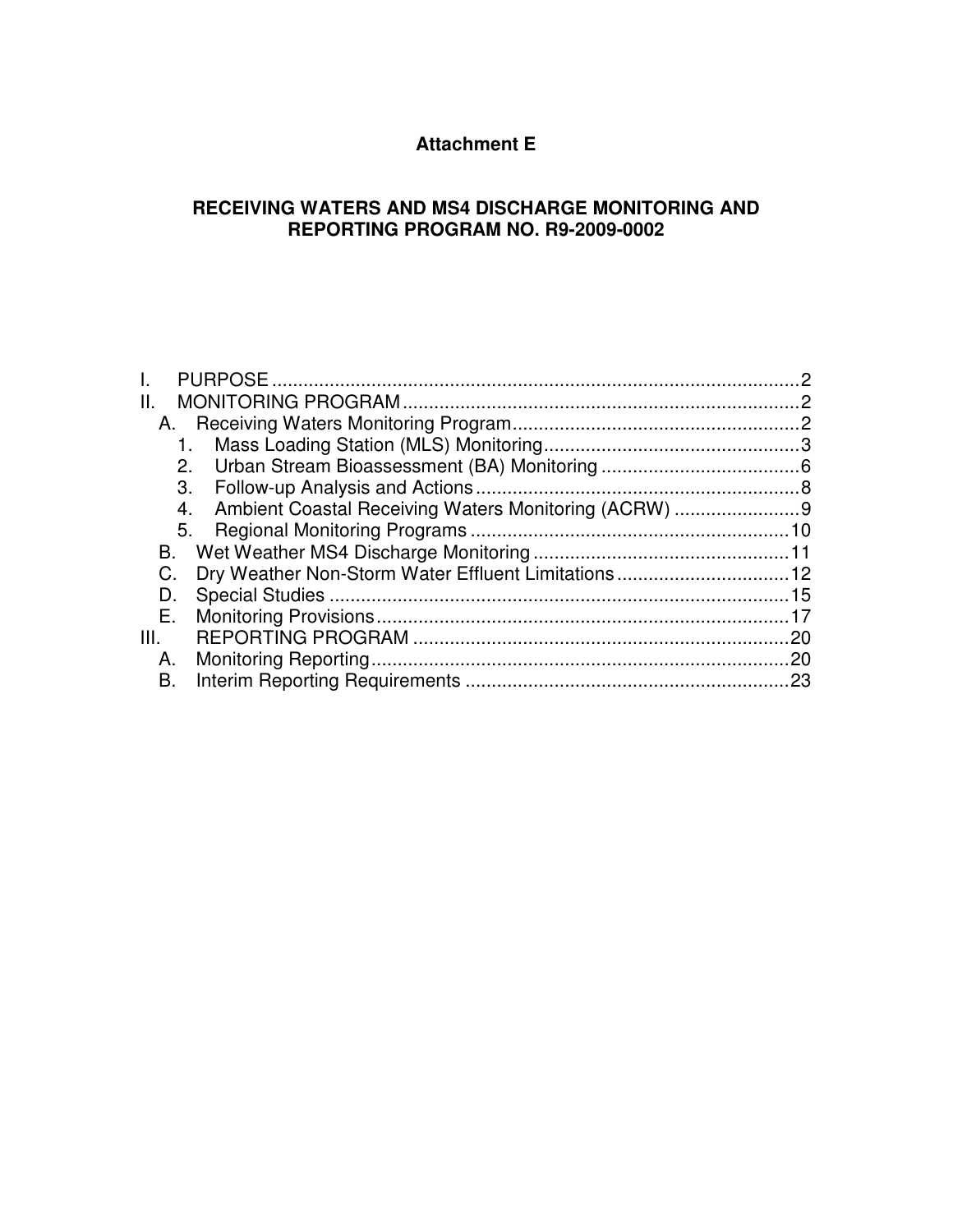# **I. PURPOSE**

- A. This Receiving Waters and MS4 Discharge Monitoring and Reporting Program is intended to meet the following goals:
	- 1. Assess compliance with Order No. R9-2009-002;
	- 2. Measure and improve the effectiveness of the Copermittees' runoff management programs;
	- 3. Assess the chemical, physical, and biological impacts to receiving waters resulting from MS4 discharges;
	- 4. Characterize storm water discharges;
	- 5. Identify sources of specific pollutants;
	- 6. Prioritize drainage and sub-drainage areas that need management actions;
	- 7. Detect and eliminate illicit discharges and illicit connections to the MS4; and
	- 8. Assess the overall health of receiving waters.
	- 9. Provide information to implement required BMP improvements
- B. In addition, this Receiving Waters and MS4 Discharges Monitoring and Reporting Program is designed to answer the following core management questions1:
	- 1. Are conditions in receiving waters protective, or likely to be protective, of beneficial uses?
	- 2. What is the extent and magnitude of the current or potential receiving water problems?
	- 3. What is the relative MS4 discharge contribution to the receiving water problem(s)?
	- 4. What are the sources of MS4 discharge that contribute to receiving water problem(s)?
	- 5. Are conditions in receiving waters getting better or worse?

# **II. MONITORING PROGRAM**

## **A. Receiving Waters Monitoring Program**

Each Copermittee must collaborate with the other Copermittees to develop, conduct, and report on a year-round watershed based Receiving Waters Monitoring Program. The monitoring program design, implementation, analysis, assessment, and reporting must be conducted

 $\overline{1}$ <sup>1</sup> Core management questions from "Model Monitoring Program for Municipal Separate Storm Sewer Systems in Southern California: A report from the Stormwater Monitoring Coalition's Model Monitoring Technical Committee." Technical Report No. 419. August 2004.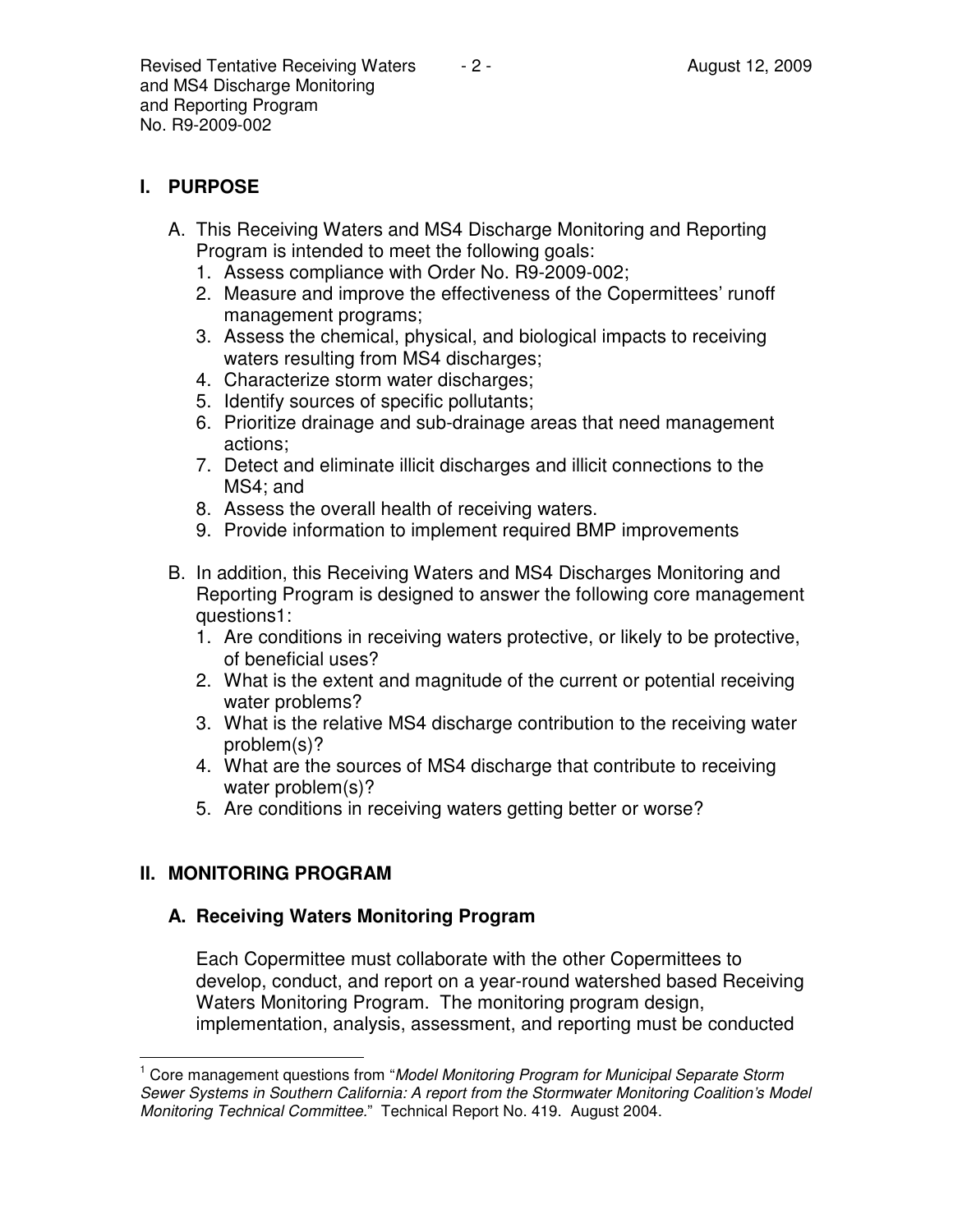on a watershed basis for each of the watershed management areas. The monitoring program must be designed to meet the goals and answer the questions listed in section I above. The monitoring program must include the following components:

#### **1. MASS LOADING STATION (MLS) MONITORING**

- a. Locations: The following existing mass loading stations must continue to be monitored: Laguna Canyon, Aliso Creek, San Juan Creek, Trabuco Creek, Prima Deshecha Channel, and Segunda Deshecha Channel.
- b. Frequency: Each mass loading station to be monitored in a given year must be monitored twice during wet weather events and twice during dry weather flow conditions.
- c. Timing: Each mass loading station must be monitored for the first wet weather event of the season which meets the USEPA's criteria as described in 40 CFR 122.21(g)(7). Monitoring of the second wet weather event must be conducted after February 1. Dry weather mass loading monitoring events must be sampled at least three months apart between May and October. If flows are not evident in September or October for the second event, then sampling must be conducted during non-rain events in the wet weather season.
- d. Protocols: Protocols for mass loading sampling and analysis must be SWAMP comparable. At a minimum, analytical methods, target reporting limits, and data reporting formats should be SWAMP comparable. If the mass loading sampling and analysis are determined to be impracticable with the SWAMP standards, the Copermittees must provide explanation and discussion to this effect in the Receiving Waters and MS4 Discharge Monitoring Annual Report. Wet weather samples may be time-weighted composites, collected for the duration of the entire runoff event, where practical, consistent with methods used by the Copermittees during for the Receiving Waters Monitoring Program conducted for Regional Board Order No. R9-2002-01. Where such monitoring is not practical, such as for large watersheds with significant groundwater recharge flows, composites must be collected at a minimum during the first 3 hours of flow. Dry weather event sampling may be timeweighted composites composed of 24 discrete hourly samples, whereby the mass loads of pollutants are calculated as the product of the composite sample concentration and the total volume of water discharged past the monitoring point during the time of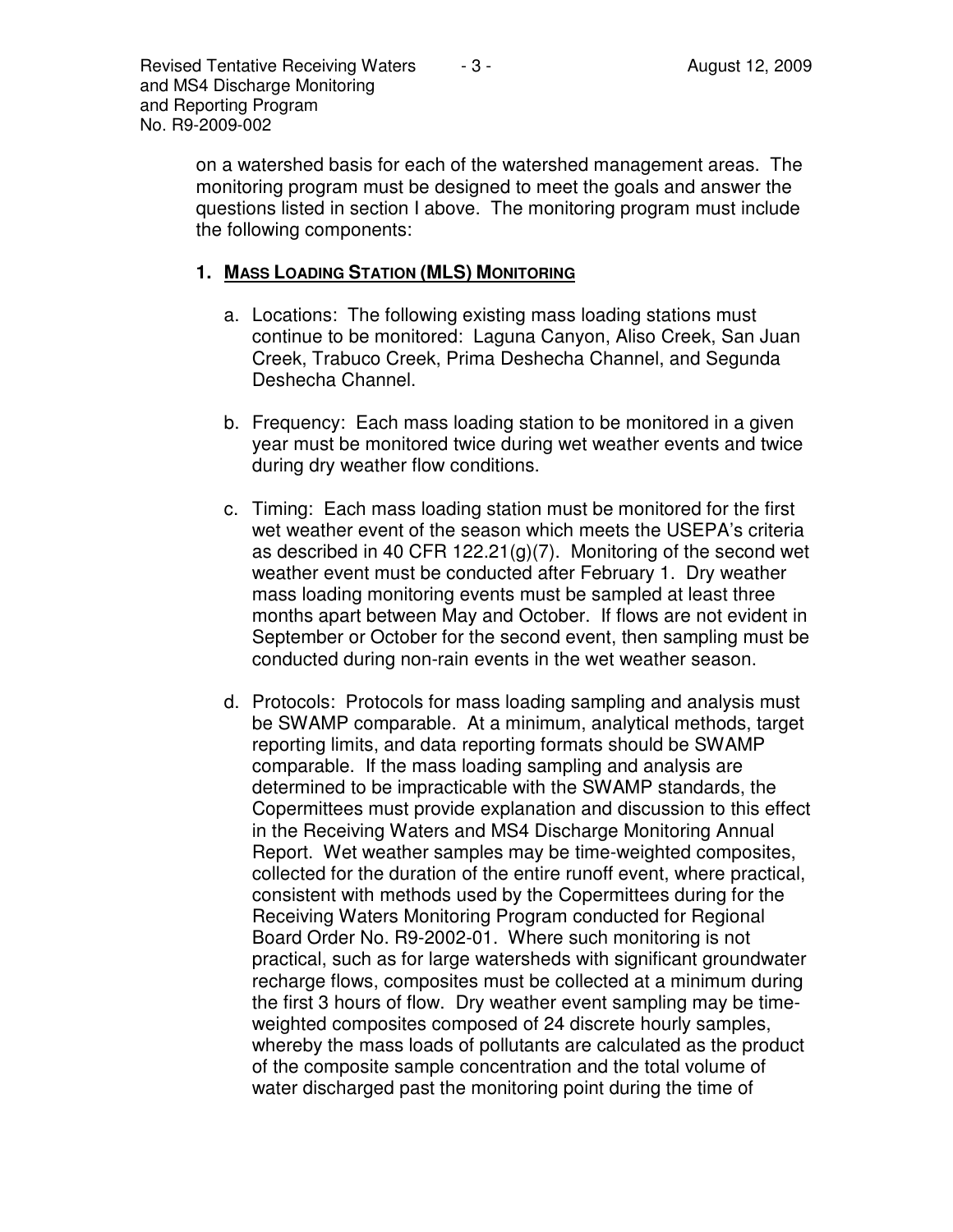sample collection.

- (1) Automatic samplers must be used to collect samples from mass loading stations.
- (2) Grab samples must be analyzed for temperature, pH, specific conductance, biochemical oxygen demand, oil and grease, total coliform, fecal coliform, enterococcus and for total petroleum hydrocarbons whenever a sheen is observed.
- e. Copermittees must measure or estimate flow rates and volumes for each mass loading station sampling event in order to determine mass loadings of pollutants. Data from nearby USGS gauging stations may be utilized, or flow rates may be estimated in accordance with the USEPA Storm Water Sampling Guidance Document (EPA-833-B-92-001), Section 3.2.1.
- f. In the event that the required number of events is not sampled during one monitoring year at any given station, the Copermittees must submit, with the subsequent Receiving Waters Monitoring Annual Report, a written explanation for a lack of sampling data, including streamflow data from the nearest USGS gauging station.
- g. The following constituents must be analyzed for each monitoring event at each station:

Table 1. Analytical Testing for Mass Loading, Urban Stream Bioassessment, and Ambient Coastal Receiving Waters Stations

| <b>Pesticides</b>                                                    | <b>Metals (Total</b>                                                                                                                                                                 | <b>Bacteriological</b>                                         |
|----------------------------------------------------------------------|--------------------------------------------------------------------------------------------------------------------------------------------------------------------------------------|----------------------------------------------------------------|
|                                                                      | and Dissolved)                                                                                                                                                                       |                                                                |
| Diazinon<br>Chlorpyrifos<br>Malathion<br>Carbamates*<br>Pyrethroids* | Arsenic<br>Cadmium<br>Chromium<br>Copper<br>Lead<br><b>Nickel</b><br>Selenium<br>Zinc                                                                                                | <b>Total Coliform</b><br><b>Fecal Coliform</b><br>Enterococcus |
|                                                                      | <b>Conventionals, Nutrients,</b><br><b>Total Dissolved Solids</b><br><b>Total Suspended Solids</b><br>Specific Conductance<br><b>Dissolved Phosphorus</b><br>Total Kjeldahl Nitrogen |                                                                |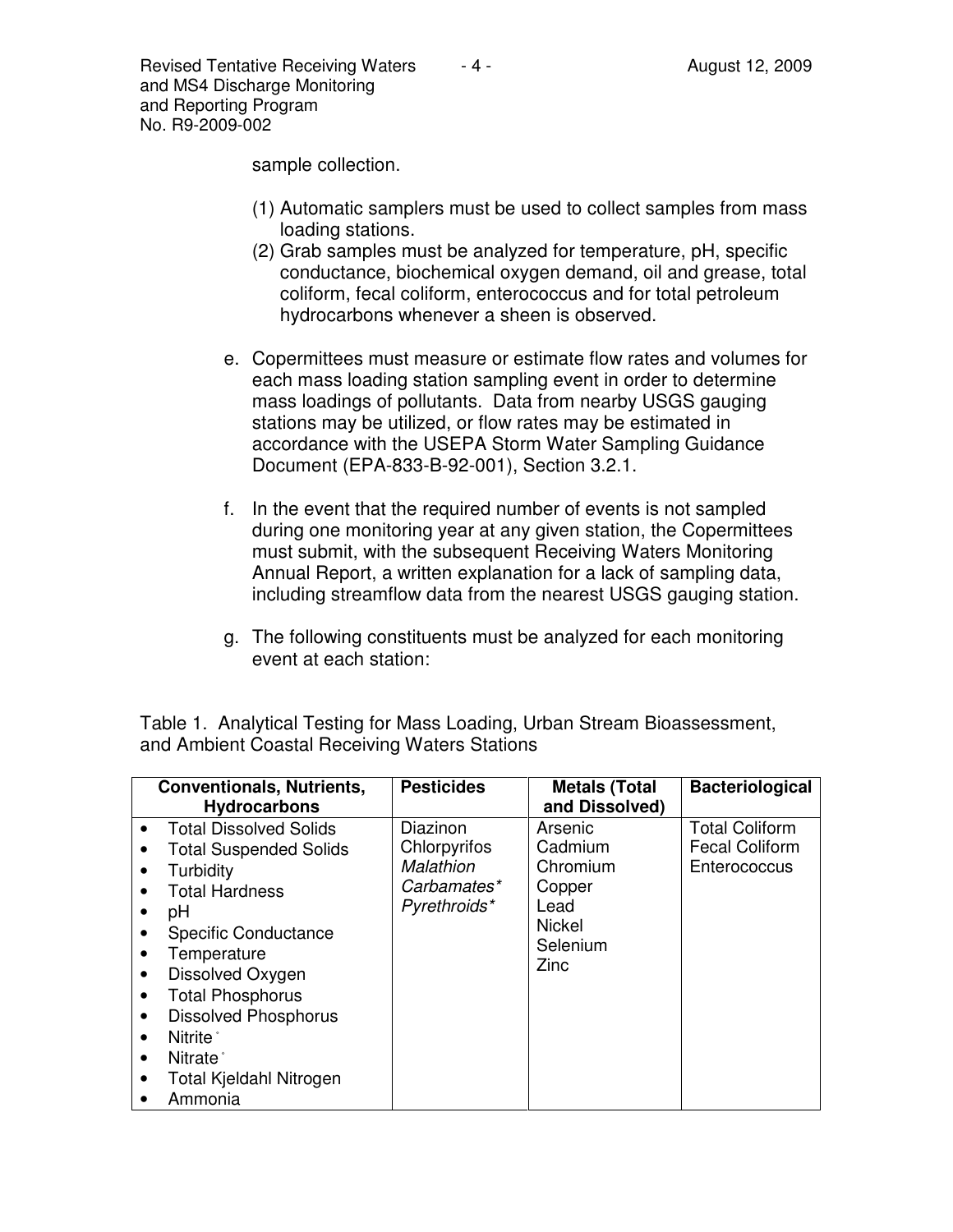|                                                                                     | Biological Oxygen Demand,       |  |  |  |
|-------------------------------------------------------------------------------------|---------------------------------|--|--|--|
|                                                                                     | 5-day                           |  |  |  |
|                                                                                     | Chemical Oxygen Demand          |  |  |  |
|                                                                                     | <b>Total Organic Carbon</b>     |  |  |  |
|                                                                                     | <b>Dissolved Organic Carbon</b> |  |  |  |
|                                                                                     | Methylene Blue Active           |  |  |  |
|                                                                                     | <b>Substances</b>               |  |  |  |
|                                                                                     | Oil and Grease                  |  |  |  |
| Nitrate and nitrate may be combined and reported as nitrate + nitrite.              |                                 |  |  |  |
| * Carbamate and Pyrethroid pesticides must initially be monitored in Prima Deshecha |                                 |  |  |  |
| and Segunda Deshecha watersheds. If carbamate and/or pyrethroid pesticides are      |                                 |  |  |  |

found to correlate with observed acute or chronic toxicity, then that pesticide must be added to all stations displaying toxicity.

> h. Toxicity testing must be conducted for each monitoring event at each station according to the following Table 2:

Table 2. Toxicity Testing for Mass Loading, Urban Stream Bioassessment, and Ambient Coastal Receiving Waters Stations

|                                              | <b>Dry Weather Flows</b>              |                                           | <b>Storm Water Flows</b>              |                                           |
|----------------------------------------------|---------------------------------------|-------------------------------------------|---------------------------------------|-------------------------------------------|
| Program<br>Component                         | <b>Freshwater</b><br><b>Organisms</b> | <b>Estuarine</b><br>& Marine<br>Organisms | <b>Freshwater</b><br><b>Organisms</b> | <b>Estuarine</b><br>& Marine<br>Organisms |
| Mass Loading                                 | 2 chronic<br>2 acute                  | 1 chronic**                               | 2 acute                               | 2 chronic<br>1 acute                      |
| Urban Stream<br><b>Bioassessment</b>         | 2 chronic*<br>2 acute <sup>*</sup>    | n/a                                       | n/a                                   | n/a                                       |
| Ambient<br>Coastal<br>Receiving<br>Waters    | n/a                                   | 2 chronic<br>1 acute                      | n/a                                   | 2 chronic<br>1 acute                      |
| Sediment<br>Toxicity<br><b>Special Study</b> | 1 chronic<br>acute 1                  | n/a                                       | n/a                                   | n/a                                       |

Table Notes

\* Urban Stream Bioassessment on Aliso Creek must also include use of Pimephales promelas (fathead minnow) for chronic and acute toxicity testing.

\*\* Dry weather toxicity monitoring at a mass loading station may be omitted if either (a) the channel flows are diverted year-round in dry weather conditions to the sanitary sewer for treatment; or (b) dry weather toxicity with marine species is occurring at an Ambient Coastal Waters Receiving station where that channel reaches the Pacific Ocean.

Species Notes:

1. Freshwater acute toxicity testing must include Hyalella azteca.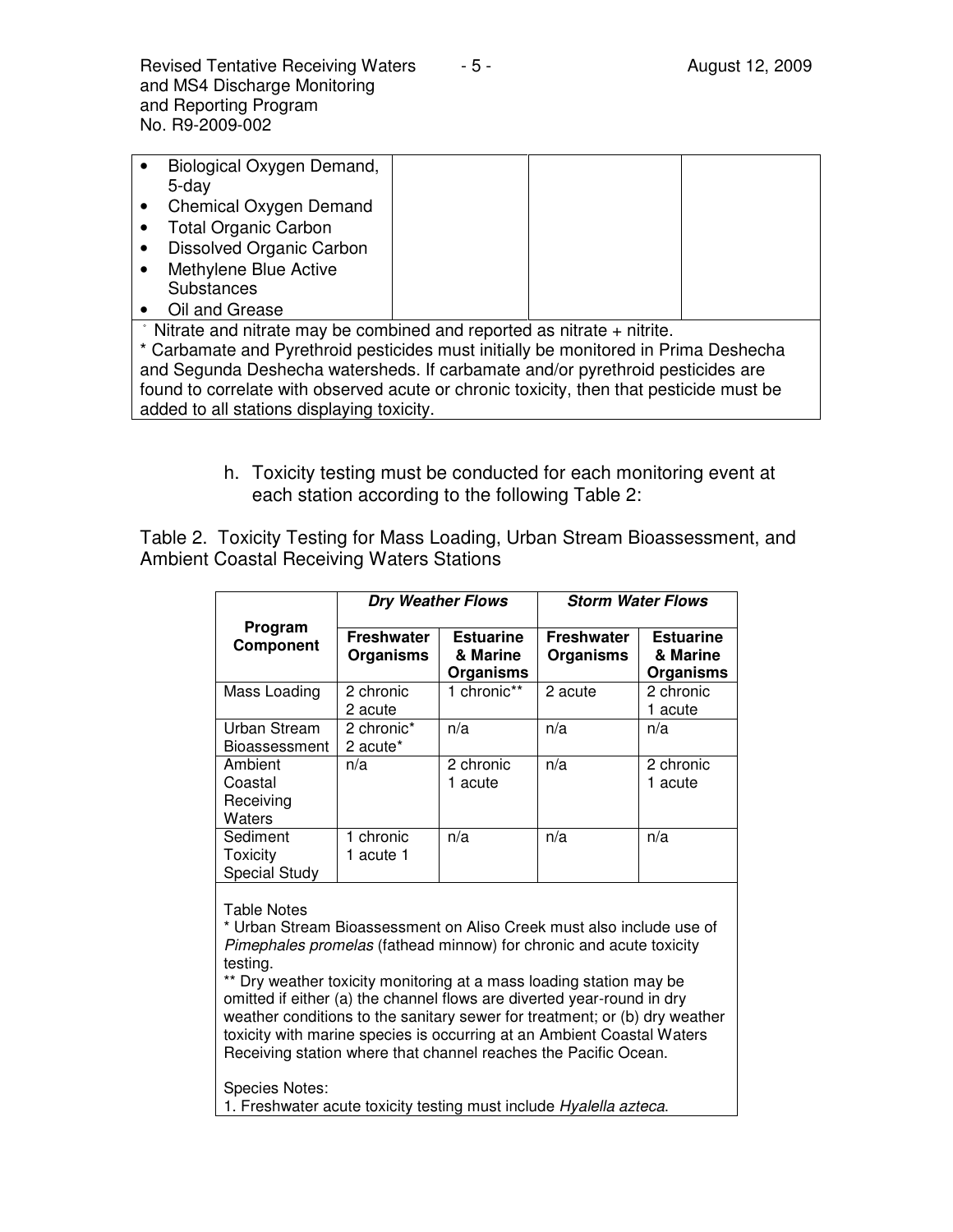Revised Tentative Receiving Waters  $\overline{a}$  - 6 -  $\overline{a}$  August 12, 2009 and MS4 Discharge Monitoring and Reporting Program No. R9-2009-002

> 2. Acute toxicity for may be determined during the course of chronic toxicity monitoring per U.S. EPA protocols. 3. Americamysis bahia may be used as a marine test organism if Holmesimysis costata cannot reasonably be obtained. The use of, and justification for, of A. bahia must be clearly reported in each Monitoring Report.

i. The presence of acute toxicity must be determined in accordance with USEPA protocol (EPA-821-R-02-012). The presence of chronic freshwater toxicity must be determined in accordance with USEPA protocol (EPA-821-R-02-013). The presence of chronic marine toxicity must be determined in accordance with USEPA guidance EPA 600/R95/136, except for chronic mysid tests that must be conducted in accordance with USEPA protocol EPA-821-R-02-014.

### **2. Urban Stream Bioassessment (BA) Monitoring**

Copermittees must conduct Urban Stream Bioassessment Monitoring using a triad of indicators to assess the condition of biological communities in freshwater, urban receiving waters.

- a. Locations: At a minimum, the program shall consist of station identification, sampling, monitoring, and analysis of data for six bioassessment stations in order to determine the biological and physical integrity of urban streams within the County of Orange. At least one urban bioassessment station shall be located within each watershed management area. In addition to the urban stream bioassessment stations, three reference bioassessment stations shall be identified, sampled, monitored, and analyzed. Locations of reference stations must be identified according to protocols outlined in "A Quantitative Tool for Assessing the Integrity of Southern Coastal California Streams," by Ode, et al. 2005. $2$
- b. Frequency: Bioassessment stations which have year round flow conditions must be monitored in May or June (to represent the influence of wet weather on the communities) and September or October (to represent the influence of dry weather flows on the communities). Copermittees shall determine when the annual sampling for stations with year round flow will occur in accordance with the purposes of sampling, as outlined in Secion I of

 2 Ode, et al. 2005. "A Quantitative Tool for Assessing the Integrity of Southern Coastal California Streams." Environmental Management. Vol. 35, No. 1, pp. 1-13.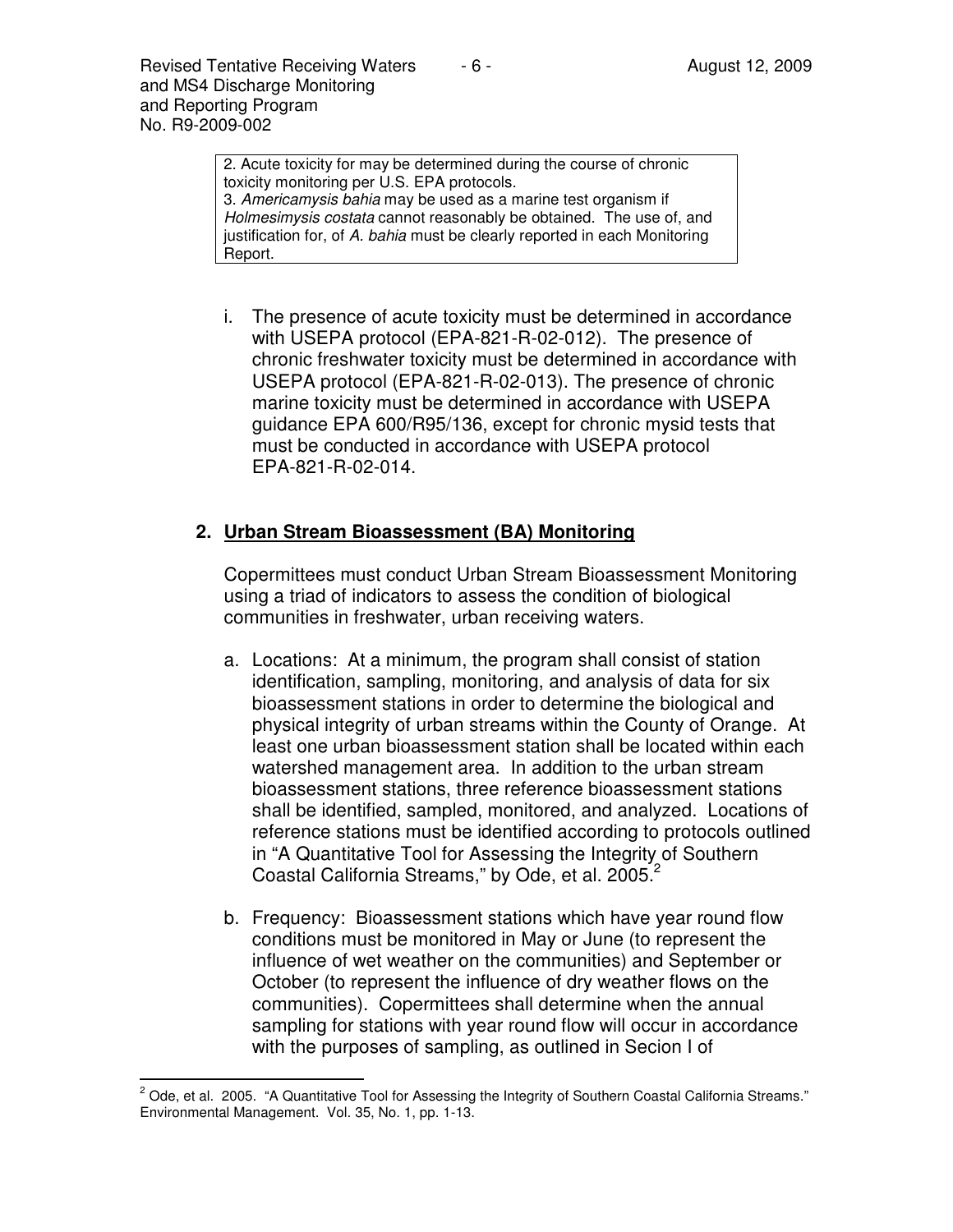Attachment E. Those stations that do not have year round flow shall continue to be monitored twice per year. The timing of monitoring of bioassessment stations must coincide with dry weather monitoring of mass loading stations and Inland Aquatic Habitat stations.

- c. Parameters / Methods: The triad of indicators for urban stream bioassessment monitoring must include bioassessment, aquatic chemistry, and aqueous toxicity.
	- (1) Aquatic chemistry and aqueous toxicity must be conducted using the same parameters and methods as the mass loading station monitoring, with the addition of pyrethroid pesticides.
	- (2) Bioassessment analysis procedures must include calculation of the Index of Biotic Integrity (IBI) for benthic macroinvertebrates for all bioassessment stations, as outlined in "A Quantitative Tool for Assessing the Integrity of Southern Coastal California Streams," by Ode, et al. 2005.
	- (3) Monitoring of bioassessment stations must be conducted according to bioassessment procedures developed by the Surface Water Ambient Monitoring Program (SWAMP), as amended. $^3$
	- (4) Monitoring of bioassessment stations must incorporate assessment of algae in addition to macroinvertebrates, using the USEPA's 1999 Rapid Bioassessment Protocols for Use in Wadeable Streams and Rivers<sup>4</sup> and SWAMP's Incorporating bioassessment using freshwater algae into California's Surface Water Ambient Monitoring Program (SWAMP)<sup>5</sup>. Assessment of freshwater algae must include algal taxonomic composition (diatoms and soft algae) and algal biomass. Future bioassessment shall incorporate algal IBI scores, when developed.

 3 Ode, P.R.. 2007. Standard operating procedures for collecting macroinvertebrate samples and associated physical and chemical data for ambient bioassessments in California. California State Water Resources Control Board Surface Water Ambient Monitoring Program (SWAMP) Bioassessment SOP 001.

<sup>4</sup> USEPA, 1999. Rapid Bioassessment Protocols for Use in Wadeable Streams and Rivers. EPA-841-B-99-002.

<sup>&</sup>lt;sup>5</sup> Fetscher, E. A., and K. McLaughlin. 2008. Incorporating bioassessment using freshwater algae into California's Surface Water Ambient Monitoring Program (SWAMP). Southern California Coastal Water Research Project. Costa Mesa, CA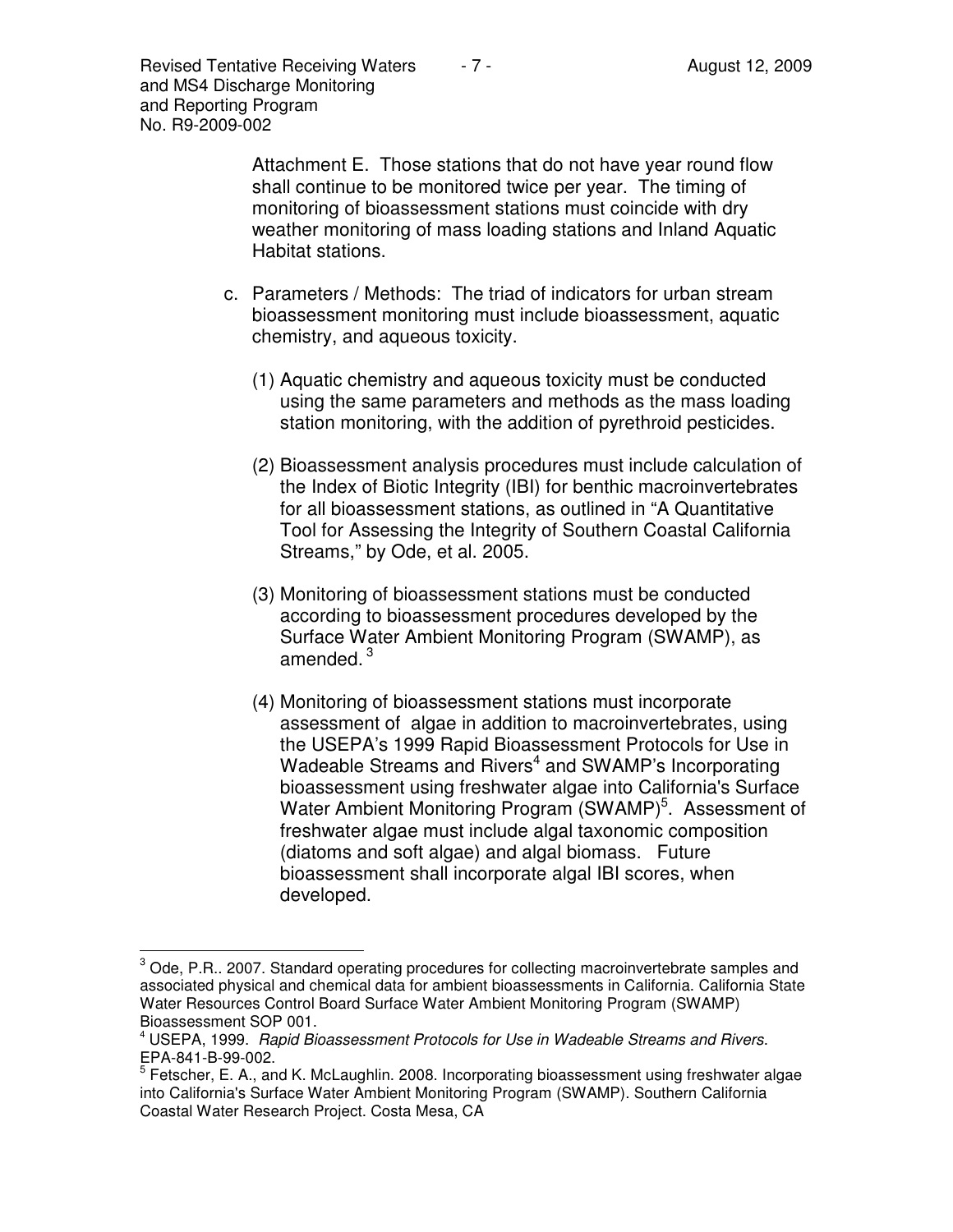d. A qualified professional environmental laboratory must perform all sampling, laboratory, quality assurance, and analytical procedures.

### **3. FOLLOW-UP ANALYSIS AND ACTIONS**

When results from the required monitoring indicate MS4 discharge induced degradation at a mass loading station, bioassessment, or dry weather discharge station, Copermittees within the watershed must evaluate the extent and causes of MS4 discharge pollution in receiving waters and prioritize and implement management actions to eliminate or reduce sources. Toxicity Identification Evaluations (TIEs) must be conducted to determine the cause of toxicity as outlined in Table 3 below. Other follow-up activities, which must be conducted by the Copermittees, are also identified in Table 3. Once the cause of toxicity has been identified by a TIE, the Copermittees must perform source identification projects as needed and implement the measures necessary to reduce or eliminate the pollutant discharges and abate the sources causing the toxicity.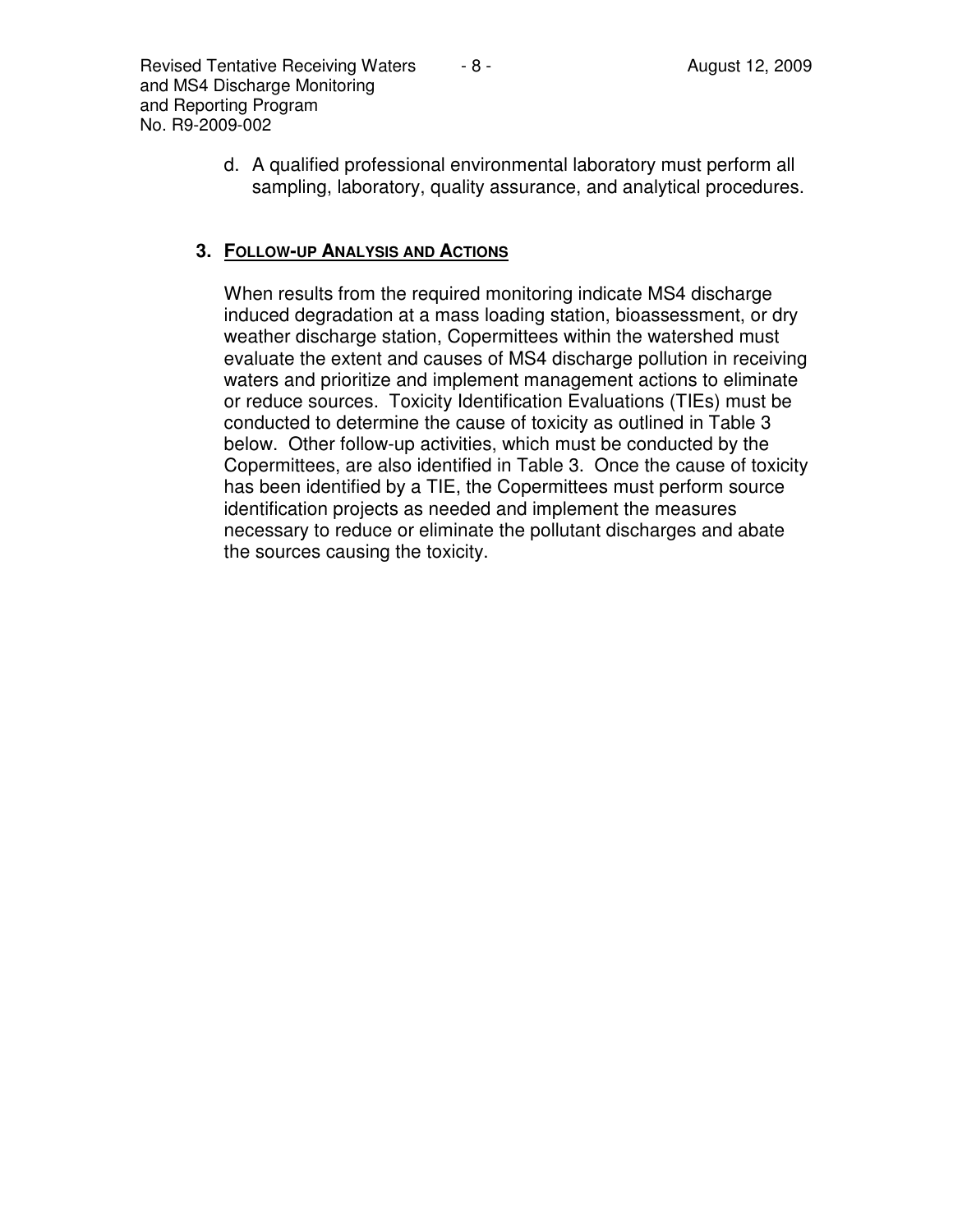|                | Chemistry                                                      | <b>Toxicity</b>            | <b>Benthic Alteration</b>       | <b>Example Conclusions</b>                                                                                                                                                                                                               | <b>Possible Actions or Decisions</b>                                                                                                                                                                                                                                                                                                                                                                                                                                                         |
|----------------|----------------------------------------------------------------|----------------------------|---------------------------------|------------------------------------------------------------------------------------------------------------------------------------------------------------------------------------------------------------------------------------------|----------------------------------------------------------------------------------------------------------------------------------------------------------------------------------------------------------------------------------------------------------------------------------------------------------------------------------------------------------------------------------------------------------------------------------------------------------------------------------------------|
| 1 <sub>1</sub> | Exceedance of<br>water quality<br>objectives                   | Evidence of<br>toxicity    | Indications of<br>alteration    | Strong evidence of pollution-<br>induced degradation                                                                                                                                                                                     | Use TIE to identify contaminants of concern, based on TIE metric<br>Initiate upstream source identification as a high priority                                                                                                                                                                                                                                                                                                                                                               |
| 2.             | No persistent<br>exceedances of<br>water quality<br>objectives | No evidence<br>of toxicity | No indications of<br>alteration | No evidence of current<br>pollution-induced degradation<br>Potentially harmful pollutants<br>not yet concentrated enough<br>to cause visible impact                                                                                      | No immediate action necessary<br>Conduct periodic broad scans for new and/or potentially harmful pollutants                                                                                                                                                                                                                                                                                                                                                                                  |
| 3.             | Exceedance of<br>water quality<br>objectives                   | No evidence<br>of toxicity | No indications of<br>alteration | Contaminants are not<br>bioavailable<br>Test organisms not sensitive to<br>problem pollutants                                                                                                                                            | TIE would not provide useful information with no evidence of toxicity<br>Continue monitoring for toxic and benthic impacts<br>Initiate upstream source identification as a low priority<br>Consider whether different or additional test organisms should be<br>evaluated                                                                                                                                                                                                                    |
| 4.             | No persistent<br>exceedances of<br>water quality<br>objectives | Evidence of<br>toxicity    | No indications of<br>alteration | Unmeasured contaminant(s) or<br>conditions have the potential<br>to cause degradation<br>Pollutant causing toxicity at<br>very low levels                                                                                                | Recheck chemical analyses; verify toxicity test results<br>Consider additional advanced chemical analyses<br>Use TIE to identify contaminants of concern, based on TIE metric<br>Initiate upstream source identification as a medium priority                                                                                                                                                                                                                                                |
| 5.             | No persistent<br>exceedances of<br>water quality<br>objectives | No evidence<br>of toxicity | Indications of<br>alteration    | Alteration may not be due to<br>toxic contamination<br>Test organisms not sensitive to<br>problem pollutants                                                                                                                             | No action necessary due to toxic chemicals<br>Initiate upstream source identification (for physical sources) as a high<br>priority<br>Consider whether different or additional test organisms should be<br>evaluated                                                                                                                                                                                                                                                                         |
| 6.             | Exceedance of<br>water quality<br>objectives                   | Evidence of<br>toxicity    | No indications of<br>alteration | Toxic contaminants are<br>bioavailable, but in situ<br>effects are not demonstrable<br>Benthic analysis not sensitive<br>enough to detect impact<br>Potentially harmful pollutants<br>not yet concentrated enough<br>to change community | Determine if chemical and toxicity tests indicate persistent degradation<br>Recheck benthic analyses; consider additional data analyses<br>If recheck indicates benthic alteration, perform TIE to identify<br>contaminants of concern, based on TIE metric<br>Initiate upstream source identification as a high priority<br>If recheck shows no effect, use TIE to identify contaminants of concern,<br>based on TIE metric<br>Initiate upstream source identification as a medium priority |
| 7.             | No persistent<br>exceedances of<br>water quality<br>objectives | Evidence of<br>toxicity    | Indications of<br>alteration    | Unmeasured toxic<br>contaminants are causing<br>degradation<br>Pollutant causing toxicity at<br>very low levels<br>Benthic impact due to habitat<br>disturbance, not toxicity                                                            | Recheck chemical analyses and consider additional advanced analyses<br>Use TIE to identify contaminants of concern, based on TIE metric<br>Initiate upstream source identification as a high priority<br>Consider potential role of physical habitat disturbance                                                                                                                                                                                                                             |
| 8.             | Exceedance of<br>water quality<br>objectives                   | No evidence<br>of toxicity | Indications of<br>alteration    | Test organisms not sensitive to<br>problem pollutants<br>Benthic impact due to habitat<br>disturbance, not toxicity                                                                                                                      | TIE would not provide useful information with no evidence of toxicity<br>Initiate upstream source identification as a high priority<br>Consider whether different or additional test organisms should be<br>evaluated<br>Consider potential role of physical habitat disturbance                                                                                                                                                                                                             |

### Table 3. Triad Approach to Determining Follow-Up Actions<sup>6</sup>

#### **4. AMBIENT COASTAL RECEIVING WATERS MONITORING (ACRW)**

Copermittees must continue to conduct the Ambient Coastal Receiving Waters Monitoring (ACRW) program to assess the impact of MS4 discharge to ecologically-sensitive coastal areas by analyzing water chemistry and aqueous toxicity in both dry and wet weather and the magnitude of storm water discharge plumes to these areas. Copermittees must prioritize locations for further study and conduct special investigations.

 6 Orange County Storm Water Program, 2006. Report of Waste Discharge (San Diego Region), Section 11.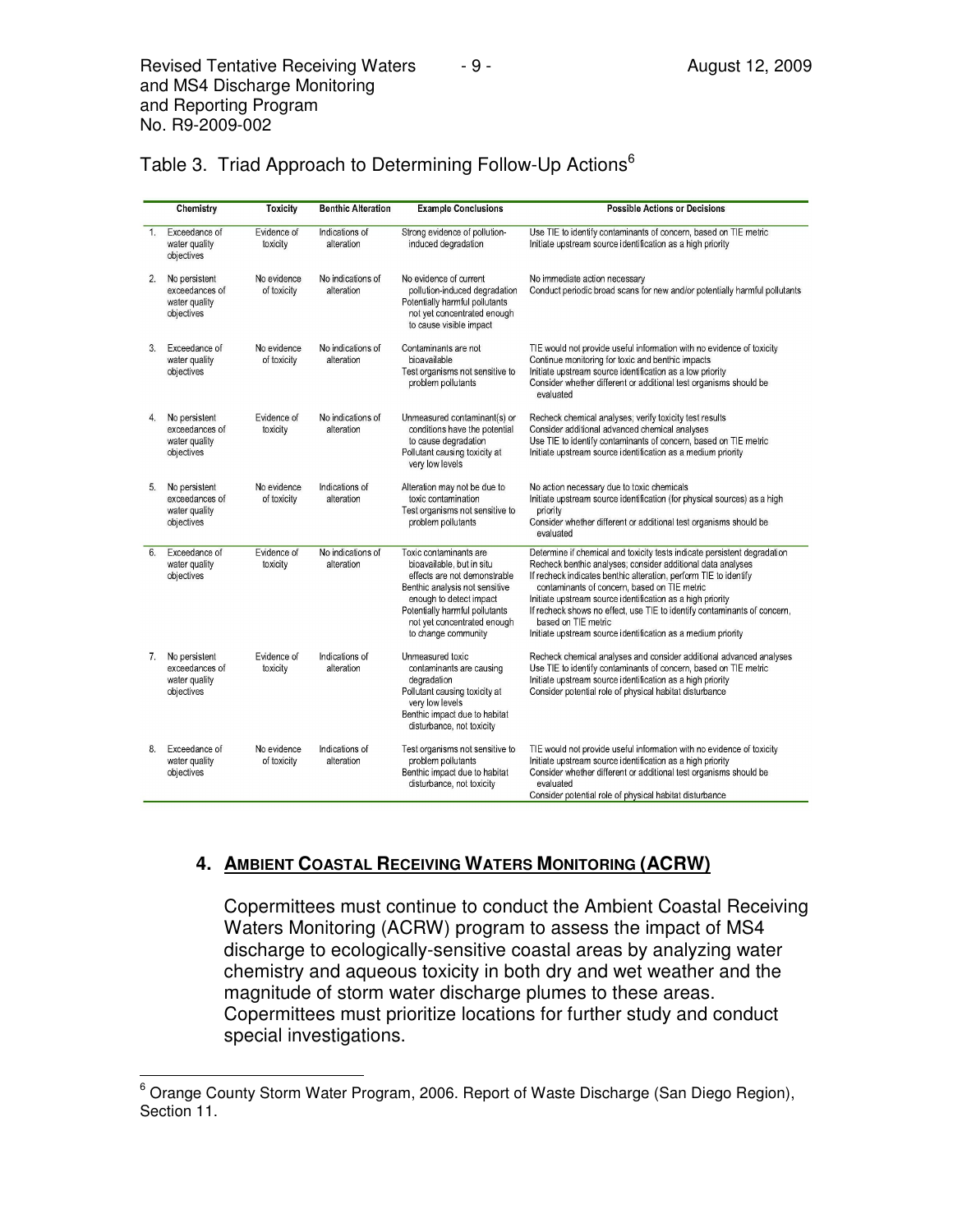- a. Locations: Copermittees must assess the existing Ambient Coastal Receiving Waters Monitoring (ACRW) stations to determine whether all ecologically-sensitive areas are represented. Stations must be established within all Areas of Special Biological Significance (ASBS) and Marine Life Refuges that receive significant MS4 discharges.
	- (1) Dana Point Harbor must continue to be monitored. ACRW monitoring in Dana Point Harbor may be suspended as long as the Harbor is being monitored pursuant to the Regional Harbor Monitoring Program<sup>7</sup> and follow-up investigations are conducted when appropriate based on guidance from the Storm Water Monitoring Coalition.
- b. Parameters: Aquatic chemistry and aqueous toxicity must be conducted using the same parameters and methods as the mass loading station monitoring.
- c. ACRW monitoring must be concurrent with the mass loading station monitoring whenever feasible.
- d. Special investigations Ambient Coastal Receiving Waters: Special investigations must be designed and conducted to most effectively answer each of questions 1-5 of section I.B above, with an emphasis on answering question 4.

## **5. REGIONAL MONITORING PROGRAMS**

a. Regional Bacteria Monitoring

The Copermittees shall participate in the development and implementation of monitoring for the collaborative regional bacteria monitoring program. It is expected that the regional monitoring will allow for a more effective and efficient bacteria monitoring program. The regional monitoring plan must be submitted to the Executive Officer for review and approval. Documentation of participation and monitoring shall be included in the annual report.

 7 On July 24, 2003, the Regional Board required the County of Orange to participate in an Investigative Order to comprehensively assess the receiving water conditions of Dana Point Harbor. The Regional Harbor Monitoring Program is described in the *Regional Technical Report:* Harbor Monitoring Program for San Diego Region San Diego Bay, Mission Bay, Oceanside Harbor, and Dana Point Harbor, MEC Analytical Systems and Brock Bernstein, February 2004.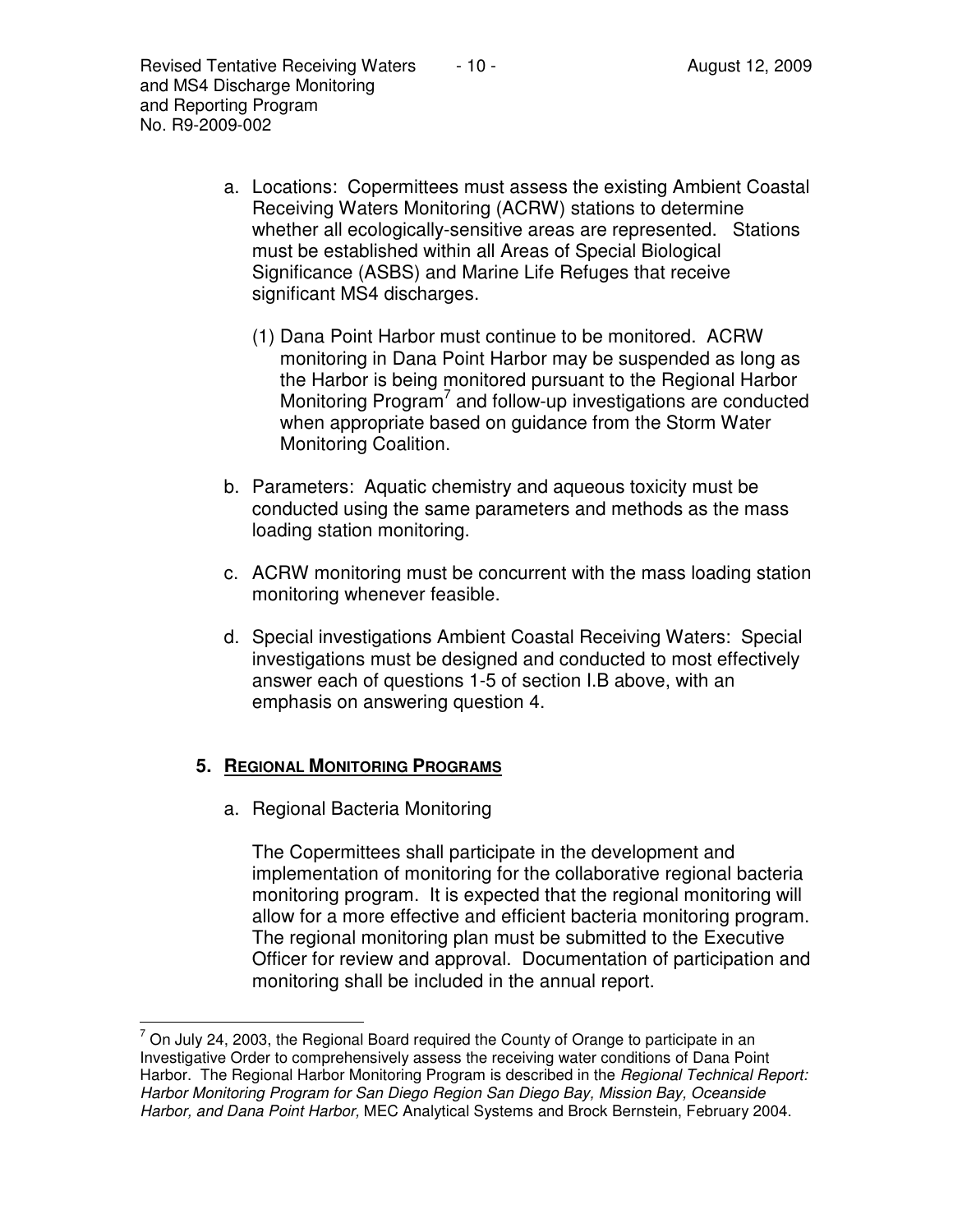b. Regional Monitoring Programs

The Regional Board recognizes the importance and advantages of participation by Copermittees in Regional Monitoring Programs. As such, the Copermittees may propose participation in additional regional monitoring programs to supplement and/or replace existing monitoring requirements. The regional monitoring plan must be submitted to the Executive Officer for review and approval. Documentation of participation and monitoring shall be included in the annual report.

## **B. Wet Weather MS4 Discharge Monitoring**

Each Copermittee must collaborate with the other Copermittees to develop, conduct, and report on a year-round watershed based Wet Weather MS4 Discharge Monitoring Program. The monitoring program design, implementation, analysis, assessment, and reporting must be conducted on a watershed basis for each of the hydrologic units. The monitoring program must be designed to meet the goals and answer the questions listed in section I above. The monitoring program must include the following components;

1. MS4 OUTFALL MONITORING

The Copermittees must collaborate to develop and implement a monitoring program to characterize pollutant discharges from MS4 outfalls in each watershed during wet weather. The program must include rationale and criteria for selection of outfalls to be monitored. The program must, at a minimum, include collection of samples for those pollutants causing or contributing to violations of water quality standards within the watershed. This monitoring program must be implemented within each watershed and must begin no later than the 2010-2011 monitoring year.

- a. The program must comply with Section D of the Order for Storm Water Action Levels (SALs). Samples must be collected during the first 24 hours of the storm water discharge or for the entire storm water discharge if it is less than 24 hours.
	- 1. Grab samples may be utilized only for pH, indicator bacteria, DO, temperature and hardness.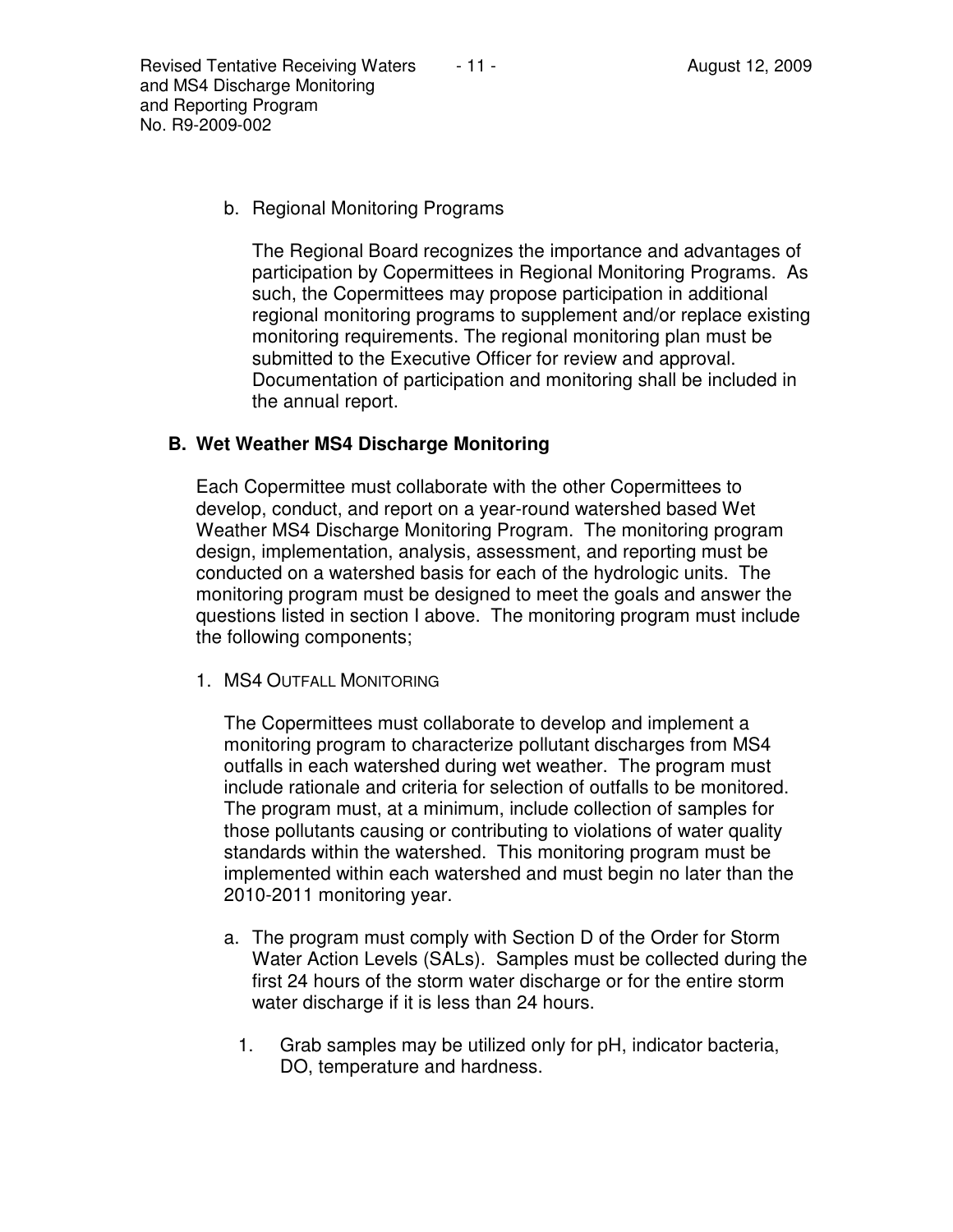- 2. All other constituents must be sampled using 24 hour composite samples or for the entire storm water discharge if the storm event is less than 24 hours.
- b. Sampling to compare MS4 outfall discharges with total metal SALs must include a measurement of receiving water hardness at each outfall. If a total metal concentration exceeds a SAL, that concentration must be compared to the California Toxic Rule criteria and the USEPA 1 hour maximum concentration for the detected level of receiving water hardness associated with that sample. If it is determined that the sample's total metal concentration for that specific pollutant exceeds the SAL but does not exceed the applicable 1 hour criteria for the measured level of hardness, then the SAL shall be considered not exceeded for that measurement.
- 2. SOURCE IDENTIFICATION MONITORING

The Copermittees must collaborate to develop and implement a monitoring program to identify sources of pollutants causing the priority water quality problems within each watershed. The monitoring program must include focused monitoring which moves upstream into each watershed as necessary to identify sources. This monitoring program must be implemented within each watershed and must begin no later than the 2010-2011 monitoring year.

## **C. Dry Weather Non-Storm Water Effluent Limitations**

Each Copermittee must collaborate with the other Copermittees to conduct, and report on a year-round watershed based Dry Weather Nonstorm Water MS4 Discharge Monitoring Program. The monitoring program implementation, analysis, assessment, and reporting must be conducted on a watershed basis for each of the hydrologic units. The monitoring program must be designed to assess compliance with numeric effluent limitations in section C of this Order, adopted dry weather Total Maximum Daily Loads Waste Load Allocations and assessment of the contribution of dry weather flows to 303(d) listed impairments. The monitoring program must include the following components;

Each Copermittee's program must be designed to determine levels of pollutants in effluent discharges from the MS4 into receiving waters. Each Copermittee must conduct the following dry weather field screening and analytical monitoring tasks: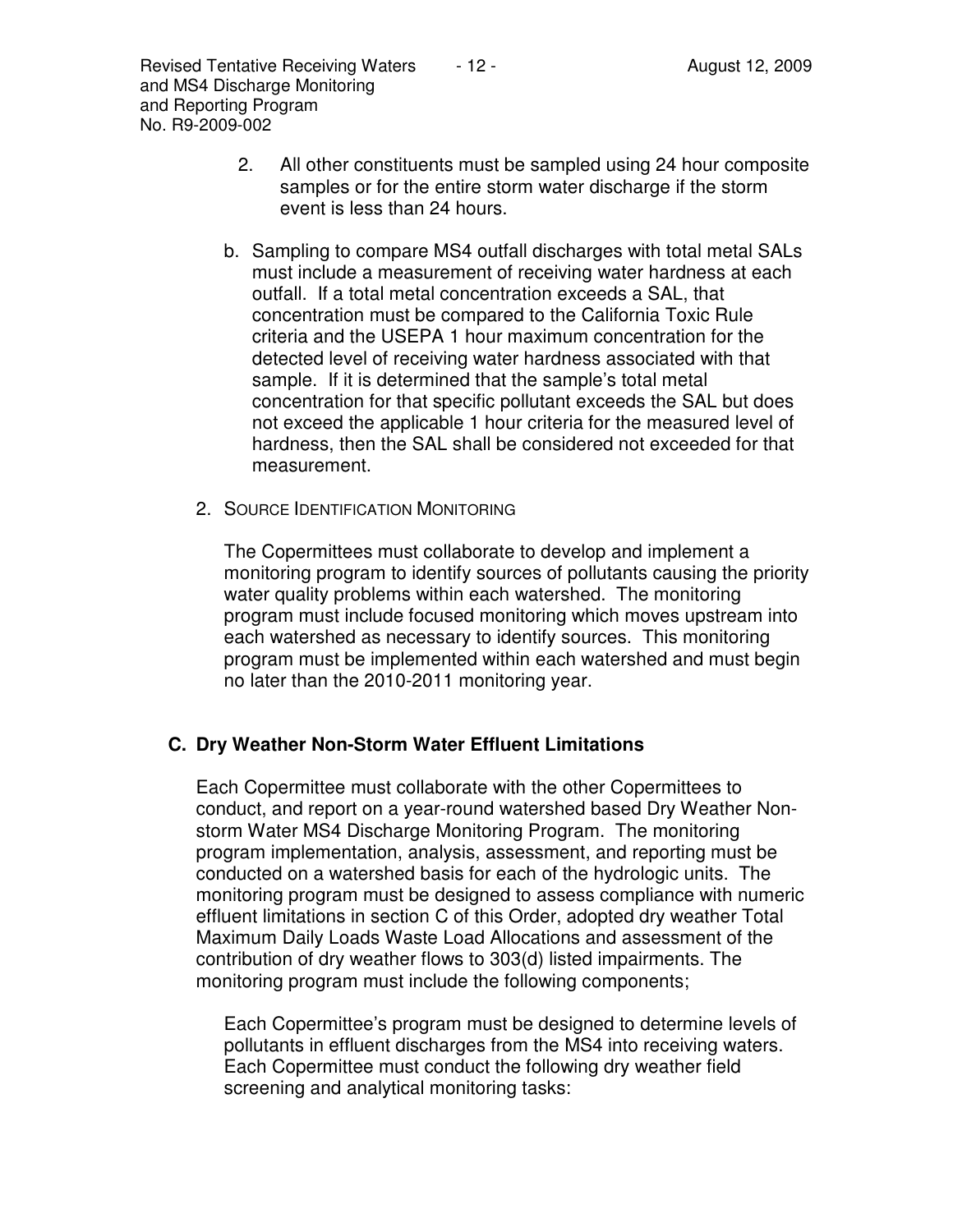- a. Dry Weather Non-storm Water Effluent Analytical Monitoring **Stations** 
	- (1) Stations must be all major outfalls. Other outfall points (or any other point of access such as manholes) identified by the Copermittees as potential high risk sources of polluted effluent shall be sampled.
	- (2) Each Copermittee must clearly identify each dry weather effluent analytical monitoring station on its MS4 Map as either a separate GIS layer or a map overlay hereafter referred to as a Dry Weather Non-storm Water Effluent Analytical Stations Map.
- b. Develop Dry Weather Non-storm Water Effluent Analytical Monitoring Procedures

Each Copermittee must develop and/or update written procedures for effluent analytical monitoring (these procedures must be consistent with 40 CFR part 136), including field observations, monitoring, and analyses to be conducted. At a minimum, the procedures must meet the following guidelines and criteria:

- (1) Determining Sampling Frequency: Effluent analytical monitoring must be conducted at major outfalls and identified stations. The Copermittees must sample a representative number of major outfalls and identified stations. The sampling must be done to assess compliance with dry weather non-storm water numeric effluent limitations pursuant to section C of this Order. All monitoring conducted must be preceded by a minimum of 72 hours of dry weather.
- (2) If ponded MS4 discharge is observed at a monitoring station, make observations and collect at least one (1) grab sample. If flow is evident a 1 hour composite sample may be taken. Record flow estimation (i.e., width of water surface, approximate depth of water, approximate flow velocity, flow rate).
- (3) Effluent samples shall undergo analytical laboratory analysis for constituents in: Table 1. Analytical Testing for Mass Loading, Urban Stream Bioassessment, and Ambient Coastal Receiving Waters Stations and for those constituents with effluent limitations under Section C of this Order. Effluent samples must also under analysis for Chloride, Sulfate and Total Dissolved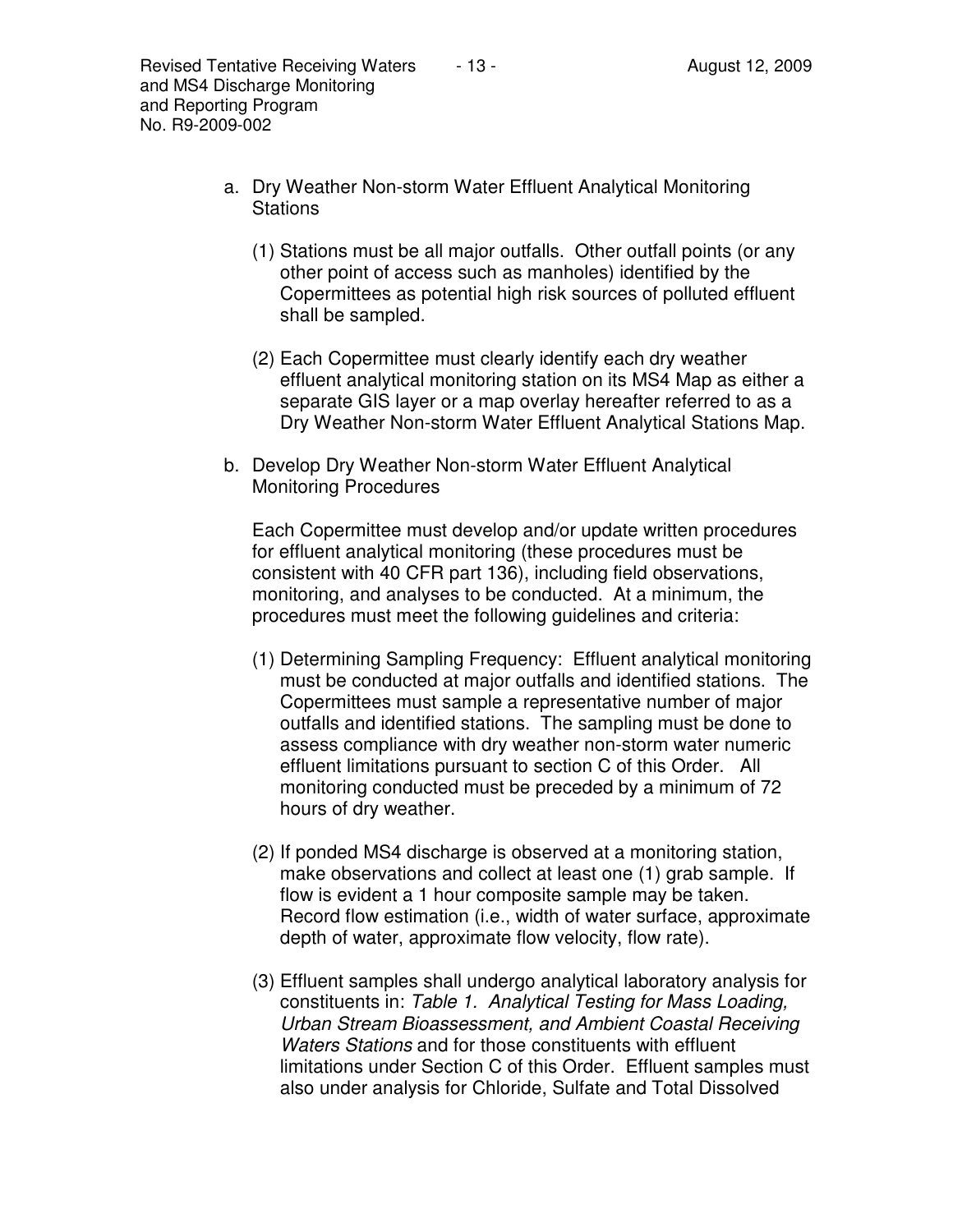Revised Tentative Receiving Waters  $\overline{a}$  - 14 -  $\overline{a}$  August 12, 2009 and MS4 Discharge Monitoring and Reporting Program No. R9-2009-002

Solids.

- (4) If the station is dry (no flowing or ponded MS4 discharge), make and record all applicable observations.
- (5) Develop and/or update criteria for dry weather non-storm water effluent analytical monitoring results where exceedances are detected and eliminate the source causing the exceedance of the criteria:
	- (a) Criteria must include numeric limitations in Section C of this Order.
	- (b) Criteria must include evaluation of  $LC_{50}$  levels for toxicity to appropriate test organisms
- (6) Develop and/or update procedures for source identification follow up investigations in the event of exceedance of dry weather non-storm water effluent analytical monitoring result criteria. These procedures must be consistent with procedures required in section F.4.d and F.4.e. of this Order.
- (7) Develop and/or update procedures to eliminate detected illicit discharges and connections. These procedures must be consistent with each Copermittees' Illicit Discharge and Elimination component of its Jurisdictional Runoff Management Plan as discussed in section F.4 and F.4.e. of this Order.
- c. Conduct Dry Weather Non-storm Water Effluent Analytical **Monitoring**

The Copermittees must commence implementation of dry weather effluent analytical monitoring under the requirements of this Order no later than the 3<sup>rd</sup> year following adoption of this Order. If monitoring indicates an illicit connection or illegal discharge, conduct the follow-up investigation and elimination activities as described in submitted dry weather field screening and analytical monitoring procedures and sections F.4.d and F.4.e of Order No. R9-2009-0002.

Until the dry weather non-storm water effluent analytical monitoring program is implemented under the requirements of this Order, each Copermittee must continue to implement dry weather field screening and analytical monitoring as it was most recently implemented pursuant to Order No. 2002-01, with the addition of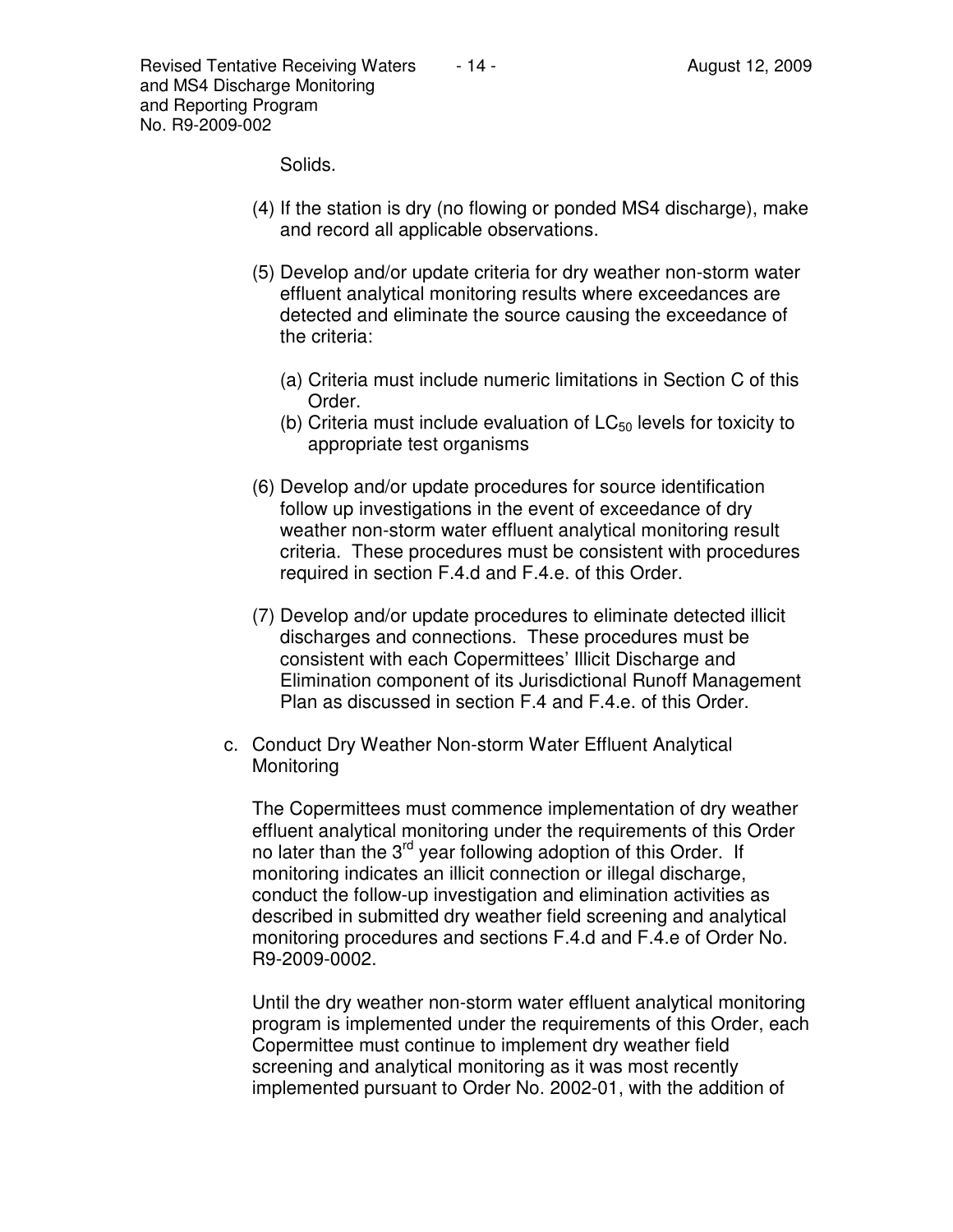Revised Tentative Receiving Waters  $\overline{a}$  - 15 -  $\overline{a}$  August 12, 2009 and MS4 Discharge Monitoring and Reporting Program No. R9-2009-002

the following:

- (1) The Copermittees must choose a subset of major outfalls and identified stations that discharge to the surf zone. Non-storm water effluent from these stations must be sampled in years 1 and 2 following adoption of this Order. Analysis of samples must include Indicator Bacteria, Turbidity, pH, and Metals (see Table 1). Sampling may be done in conjunction with Ambient Coastal Receiving Waters Monitoring. A discharge to a surf zone occurs when the non-storm water discharge point from the MS4 discharges:
	- (a) Directly into the ocean in a wave induced area subject to long-shore conditions; or
	- (b) Across a primarily sandy substrate beach and subsequently directly into a wave induced area subject to long-shore conditions;

## **D. Special Studies**

- 1. Aliso Creek bacteria investigation: Each Copermittee within the Aliso Creek watershed must implement the Aliso Creek 13225 Directive Revised Monitoring Program Design – Integration with NPDES Program8 (December 2004). The Copermittees must include that monitoring program into the overall monitoring and reporting program.
- 2. The Copermittees must conduct special studies, including any monitoring required for TMDL development and implementation, as directed by the Executive Officer.
- 3. Stormwater Monitoring Coalition Regional Monitoring of Southern California's Coastal Watersheds:

The Copermittees must implement the monitoring program developed by the Stormwater Monitoring Coalition for Regional Monitoring of the Southern California's Coastal Watersheds within the San Juan Hydrologic Unit. Each Copermittee must evaluate the results of the

 $\overline{\phantom{a}}$ <sup>8</sup> On October 12, 2005, the Regional Board accepted the revised Aliso Creek watershed bacteria monitoring plan proposal from the MS4 Copermittees. The Regional Board concluded that the scope of the current bacteria monitoring in the watershed was no longer warranted and that the proposed changes would constitute an effective interim program until adoption in the future of a Total Maximum Daily Load, requiring a bacteria reduction and assessment program for the watershed. In addition, the Regional Board recognized that as a result of reduced monitoring costs, the municipalities expect to direct additional resources toward implementation of management practices to reduce indicator bacteria and pathogens.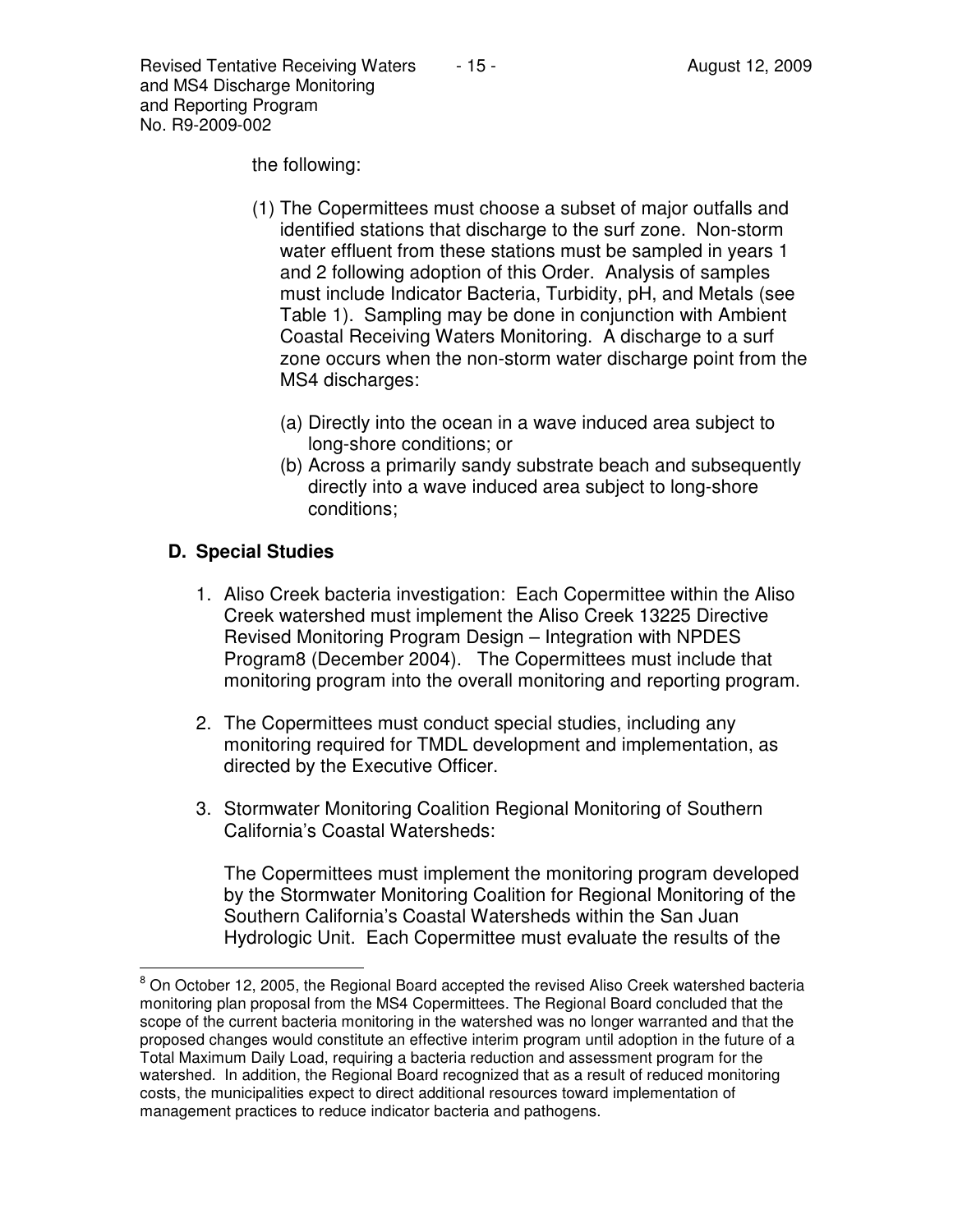monitoring program within and downstream of its jurisdiction and integrate the results into program assessments and modifications.

4. Sediment Toxicity Study

Copermittees must develop, submit to the Regional Board for review, and implement an approved special study which will investigate the toxicity of sediment in urban streams. The Study must be submitted within 24 months of adoption of Order R9-2009-0002. After Regional Board review, the Sediment Toxicity Study must be implemented in conjunction with the Urban Stream Bioassesment Monitoring and, at a minimum, contain the following:

- a. Locations: At a minimum, 4 bioassessment locations must be sampled, including 1 reference site.
- b. Frequency: At a minimum, sampling must occur once per year at each site for at least 2 years. Sampling must be done in conjunction with the bioassessment sampling required under Section II.A.2 of the Monitoring and Reporting Program of this Order.
- c. Parameters/Methods: At a minimum, sediment toxicity analysis shall include the measurement of metals, pyrethroids and organochlorine pesticides. Analysis must include estimates of bioavailability based upon sediment grain size, organic carbon and receiving water temperature. Acute and chronic toxicity testing must be done using Hyalella azteca in accordance with Table 2.
- d. Results: Results and a Discussion shall be included in the Monitoring Annual Report. The Discussion must include an assessment of the relationship between observed IBI scores under Section II.A.2 and all variables measured.
- 5. Trash and Litter Impairment Investigation

Copermittees must develop and implement a special investigation beginning no later than 2 years following the adoption of this Order to assess trash (including litter) as a pollutant within receiving waters on a watershed based scale. Litter is defined in California Government Code 68055.1g as "litter means all improperly discarded waste material, including, but not limited to, convenience food, beverage, and other product packages or container constructed of steel, aluminum, glass, paper, plastic and other natural and synthetic ,materials, thrown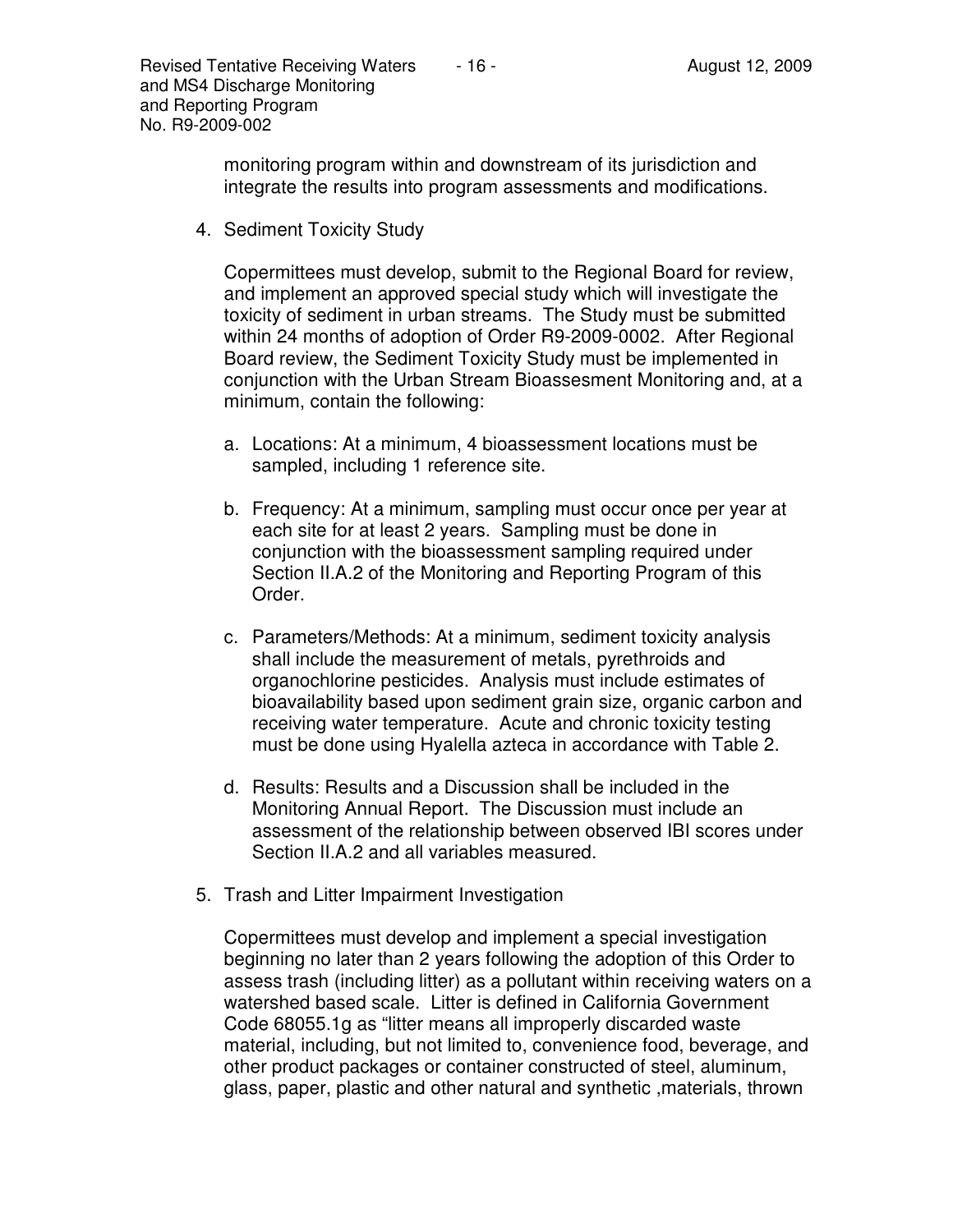or deposited on lands and waters of the state, but not including the properly discarded waste of the primary processing of agriculture, mining, logging, sawmilling, or manufacturing." A lead Copermittee may be selected for each watershed, and will be responsible for the following:

- a. Locations: The lead Copermittee will identify suitable sampling locations within each watershed.
- b. Frequency: Trash at each location shall be monitored a minimum of twice during the wet season following a qualified monitoring storm event (minimum of 0.1 inches preceded by 72 hours of dry weather) and twice during the dry season.
- c. Protocol: The lead Copermittee for each watershed shall use the Final Monitoring Workplan for the Assessment of Trash in San Diego County Watersheds and A Rapid Trash Assessment Method Applied to Waters of the San Francisco Bay Region to develop a monitoring protocol for each Watershed. The draft monitoring protocol, including sampling locations and frequency, shall be submitted to the Regional Board for review no later than 365 days following the adoption of this Order. Although sampling must occur on a watershed basis, a County-wide protocol may be developed that incorporates each individual watershed.
- d. Results and Discussion from the Trash and Litter Impairment Study shall be included in the Monitoring Annual Report.

# **E. Monitoring Provisions**

All monitoring activities must meet the following requirements:

- 1. Where procedures are not otherwise specified in this Receiving Waters Monitoring and Reporting Program, sampling, analysis and quality assurance/quality control must be conducted in accordance with the Quality Assurance Management Plan (QAMP) for the State of California's Surface Water Ambient Monitoring Program (SWAMP), adopted by the State Water Resources Control Board (SWRCB).
- 2. Samples and measurements taken for the purpose of monitoring must be representative of the monitored activity [40 CFR 122.41(j)(1)].
- 3. The Copermittees must retain records of all monitoring information,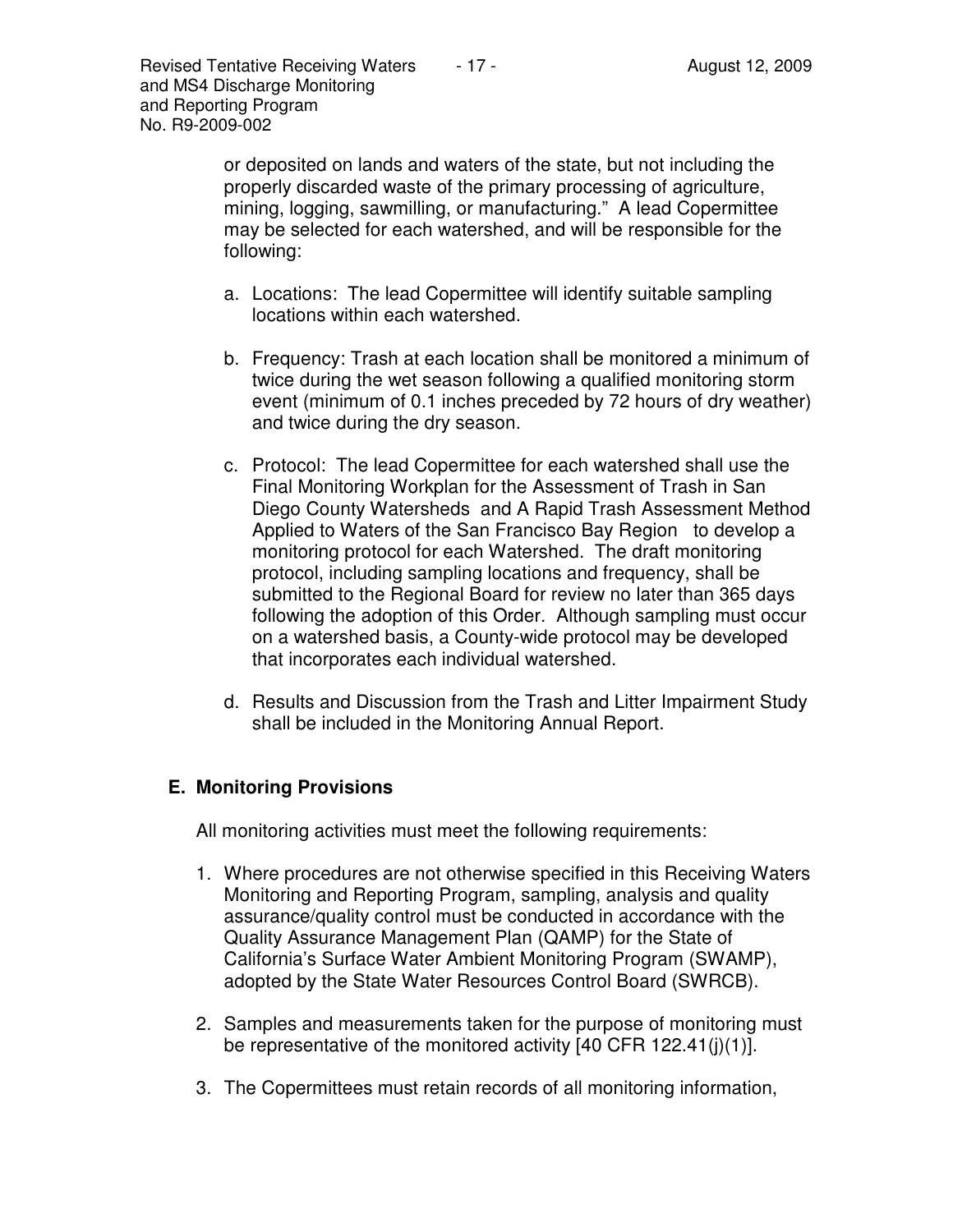including all calibration and maintenance of monitoring instrumentation, copies of all reports required by this Order, and records of all data used to complete the Report of Waste Discharge and application for this Order, for a period of at least five (5) years from the date of the sample, measurement, report, or application. This period may be extended by request of the Regional Board or USEPA at any time and must be extended during the course of any unresolved litigation regarding this discharge.  $[40 \text{ CFR } 122.41(j)(2)$ , CWC section  $13383(a)$ ]

- 4. Records of monitoring information must include [40 CFR 122.41(j)(3)]:
	- a. The date, exact place, and time of sampling or measurements;
	- b. The individual(s) who performed the sampling or measurements;
	- c. The date(s) analyses were performed;
	- d. The individual(s) who performed the analyses;
	- e. The analytical techniques or methods used; and
	- f. The results of such analyses.
- 5. All sampling, sample preservation, and analyses must be conducted according to test procedures approved under 40 CFR part 136, unless other test procedures have been specified in this Receiving Waters Monitoring and Reporting Program or approved by the Executive Officer [40 CFR 122.41(j)(4)].
- 6. The CWA provides that any person who falsifies, tampers with, or knowingly renders inaccurate any monitoring device or method required to be maintained under this Order must, upon conviction, be punished by a fine of not more than \$10,000, or by imprisonment for not more than two years, or both. If a conviction of a person is for a violation committed after a first conviction of such person under this paragraph, punishment is a fine of not more than \$20,000 per day of violation, or by imprisonment of not more than four years, or both. [40 CFR 122.41(j)(5)]
- 7. Calculations for all limitations which require averaging of measurements must utilize an arithmetic mean unless otherwise specified in this Receiving Waters Monitoring and Reporting Program. [40 CFR 122.41(l)(4)(iii)]
- 8. All chemical, bacteriological, and toxicity analyses must be conducted at a laboratory certified for such analyses by the California Department of Health Services or a laboratory approved by the Executive Officer.
- 9. For priority toxic pollutants that are identified in the California Toxics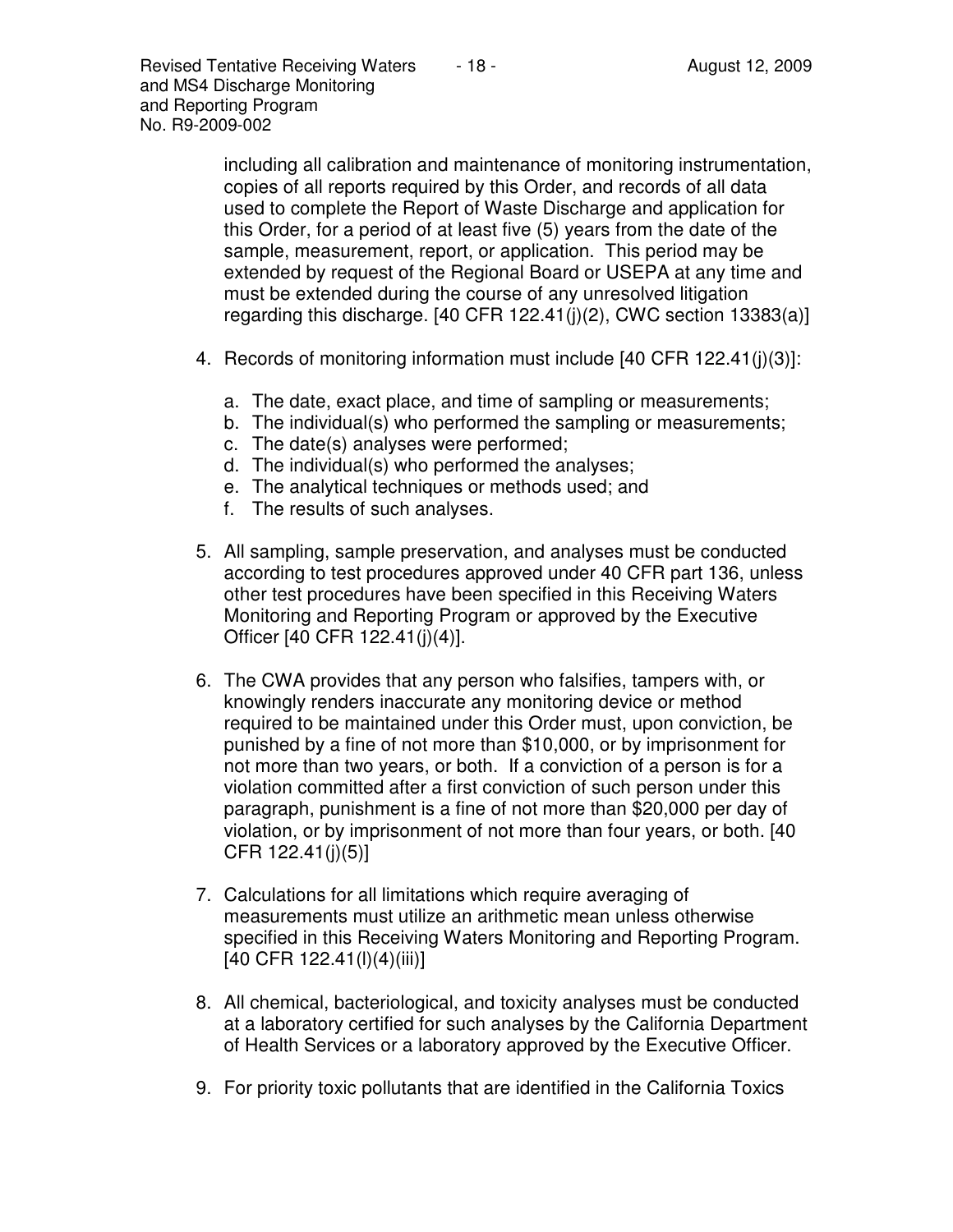Revised Tentative Receiving Waters  $\overline{a}$  - 19 -  $\overline{a}$  August 12, 2009 and MS4 Discharge Monitoring and Reporting Program No. R9-2009-002

> Rule (CTR) (65 Fed. Reg. 31682), the Copermittees must instruct its laboratories to establish calibration standards that are equivalent to or lower than the Minimum Levels (MLs) published in Appendix 4 of the Policy for Implementation of Toxics Standards for Inland Surface Waters, Enclosed Bays, and Estuaries of California (SIP). If a Copermittee can demonstrate that a particular ML is not attainable, in accordance with procedures set forth in 40 CFR 136, the lowest quantifiable concentration of the lowest calibration standard analyzed by a specific analytical procedure (assuming that all the method specified sample weights, volumes, and processing steps have been followed) may be used instead of the ML listed in Appendix 4 of the SIP. The Copermittee must submit documentation from the laboratory to the Regional Board for approval prior to raising the ML for any priority toxic pollutant.

- 10. The Regional Board Executive Officer or the Regional Board may make revisions to this Receiving Waters and MS4 Discharge Monitoring and Reporting Program at any time during the term of Order No. R9-2009-002 and may include a reduction or increase in the number of parameters to be monitored, locations monitored, the frequency of monitoring, or the number and size of samples collected.
- 11. The Clean Water Act provides that any person who knowingly makes any false statement, representation, or certification in any record or other document submitted or required to be maintained under this permit, including monitoring reports or reports of compliance or noncompliance must, upon conviction, be punished by a fine of not more than \$10,000 per violation, or by imprisonment for not more than six months per violation, or by both. [40 CFR 122.41(k)(2)]
- 12. Monitoring must be conducted according the USEPA test procedures approved under 40 CFR 136, "Guidelines Establishing Test Procedures for Analysis of Pollutants under the Clean Water Act" as amended, unless other test procedures have been specified in this Receiving Waters and MS4 Discharge Monitoring and Reporting Program, in Order No. R9-2009-002, or by the Executive Officer.
- 13. If the discharger monitors any pollutant more frequently than required by the permit using test procedures approved under 40 CFR part 136, unless otherwise specified in the Order, the results of this monitoring must be included in the calculation and reporting of the data submitted in the reports requested by the Regional Board. [40 CFR 122.41(l)(4)(ii)]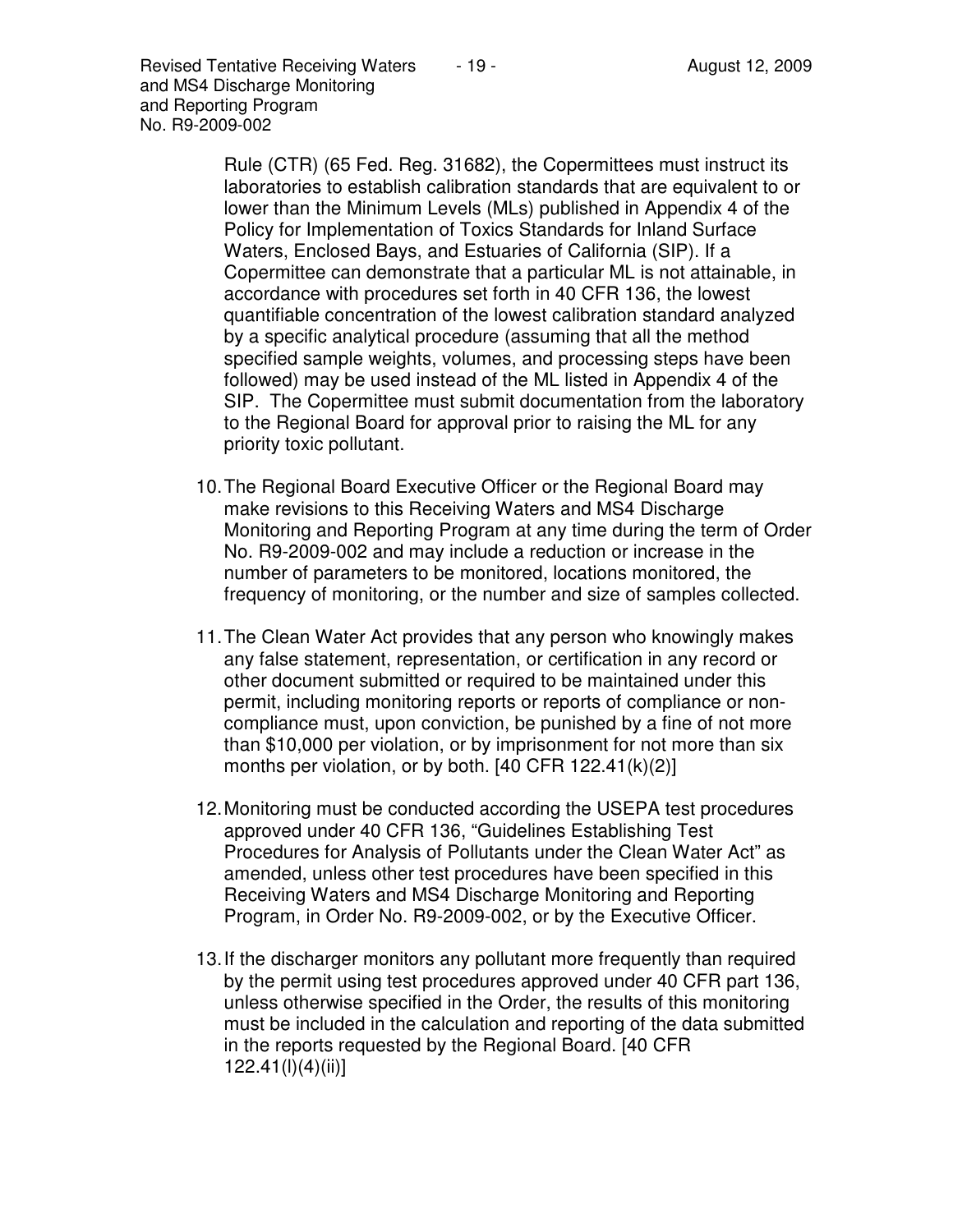## **III. REPORTING PROGRAM**

## **A. Monitoring Reporting**

- 1. Planned Monitoring Program: The Principal Copermittee must submit a description of the Receiving Waters and MS4 Discharge Monitoring Program to be implemented for every monitoring year. The submittals must begin on September 1, 2010, and continue every year thereafter. The submittals must describe all monitoring to be conducted during the upcoming monitoring year. For example, the September 1, 2010. submittal must describe the monitoring to be conducted from October 1, 2009 through September 30, 2010.
- 2. Monitoring Annual Report: The Principal Copermittee must submit the Receiving Waters and MS4 Discharge Monitoring Annual Report to the Regional Board on October 1 of each year, beginning on October 1, 2010. Receiving Waters and MS4 Discharge Monitoring Annual Reports must meet the following requirements:
	- a. Annual monitoring reports must include the data/results, methods of evaluating the data, graphical summaries of the data, and an explanation/discussion of the data for each monitoring program component.
	- b. Annual monitoring reports must include a watershed-based analysis of the findings of each monitoring program component. Each watershed-based analysis must include:
		- (1) Identification and prioritization of water quality problems within each watershed.
		- (2) Identification and description of the nature and magnitude of potential sources of the water quality problems within each watershed.
		- (3) Exhibition of pollutant load and concentration increases or decreases at each mass loading and temporary watershed assessment station.
		- (4) Evaluation of pollutant loads and concentrations at mass loading and temporary watershed assessment stations with respect to land use, population, sources, and other characteristics of watersheds using tools such as multiple linear regression, factor analysis, and cluster analysis.
		- (5) Identification of links between source activities/conditions and observed receiving water impacts.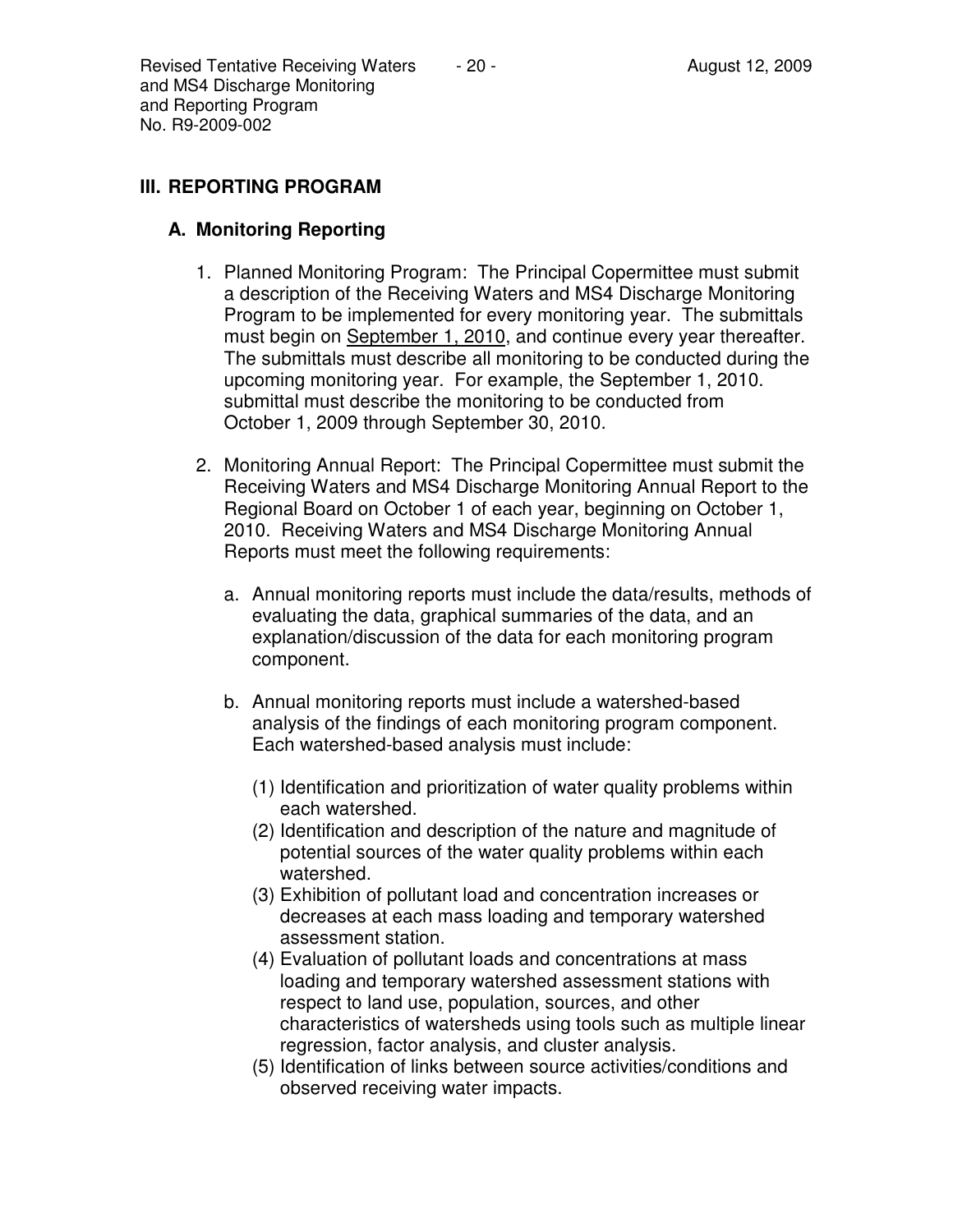- (7) Results and discussion of any TIE conducted, together with actions that will be implemented to reduce the discharge of pollutants and abate the sources causing the toxicity.
- c. Aliso Creek Bacteria Investigation: Annual monitoring reports for the Aliso Creek Bacteria Investigation must contain the following information:
	- (1) Water quality data and assessment. The report must contain all data collected and an assessment of compliance with applicable water quality standards for each monitoring station;
	- (2) Program Assessment. A description and assessment of each municipality's program implemented within the high-priority storm drain locations to reduce storm water discharges of indicator fecal bacteria/pathogens. Water quality monitoring alone is not sufficient to assess progress of the municipal programs. Municipalities must demonstrate each year that their programs are effective and resulting in a reduction of bacteria sources.
		- (a) For structural and nonstructural management practices implemented, the assessment must contain a description of the practice, capital and maintenance costs, expectations for effectiveness, date implemented, and any observed results.
		- (b) For structural and nonstructural management practices implemented, the assessment must contain a description of the practice, capital and maintenance costs, expectations for effectiveness, date implemented, and any observed results
- d. Annual monitoring reports must include discussions for each watershed which answer each of the management questions listed in section I.B of this Receiving Waters Monitoring and Reporting Program.
- e. Annual monitoring reports must identify how each of the goals listed in section I.A of this Receiving Waters Monitoring and Reporting Program has been addressed by the Copermittees' monitoring.
- f. Annual monitoring reports must include identification and analysis of any long-term trends in storm water or receiving water quality.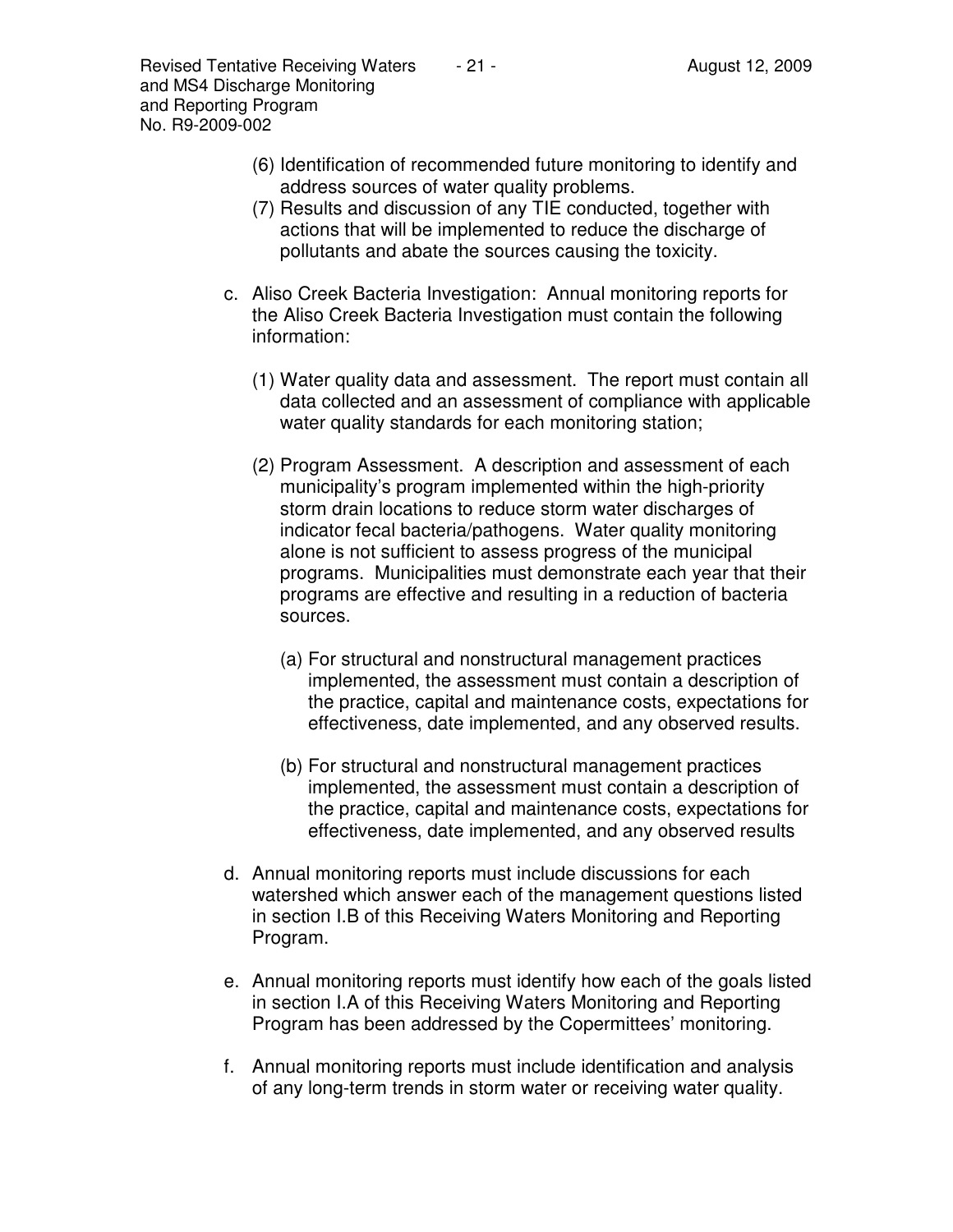Trend analysis must use nonparametric approaches, such as the Mann-Kendall test, including exogenous variables in a multiple regression model, and/or using a seasonal nonparametric trend model, where applicable.

- g. Annual monitoring reports must provide an estimation of total pollutant loads (wet weather loads plus dry weather loads) due to MS4 Discharge for each of the watersheds specified in Table 3 of Order No. R9-2009-0002.
- h. Annual monitoring reports must, for each monitoring program component listed above, include an assessment of compliance with applicable water quality standards.
- i. Annual monitoring reports must describe monitoring station locations by latitude and longitude coordinates, frequency of sampling, quality assurance/quality control procedures, and sampling and analysis protocols.
- j. Annual monitoring reports must use a standard report format and must include the following:
	- (1) A stand alone comprehensive executive summary addressing all sections of the monitoring report;
	- (2) Comprehensive interpretations and conclusions; and
	- (3) Recommendations for future actions.
- k. All monitoring reports submitted to the Principal Copermittee or the Regional Board must contain the certified perjury statement described in Attachment B of this Order No. R9-2009-0002.
- l. Annual monitoring reports must be reviewed prior to submittal to the Regional Board by a committee of the Copermittees (consisting of no less than three members).
- m. Annual monitoring reports must be submitted in both electronic and paper formats. Electronic formats must be CEDEN or SWAMPuploadable. $9^9$
- 3. The Principal Copermittee must submit by July 1, 2010, a detailed description of the monitoring programs to be implemented under requirement II.B.1 of Receiving Waters and MS4 Discharge Monitoring and Reporting Program No. R9-2009-002. The description must

 9 For updates to the SWAMP templates and formats, see http://www.waterboards.ca.gov/swamp.